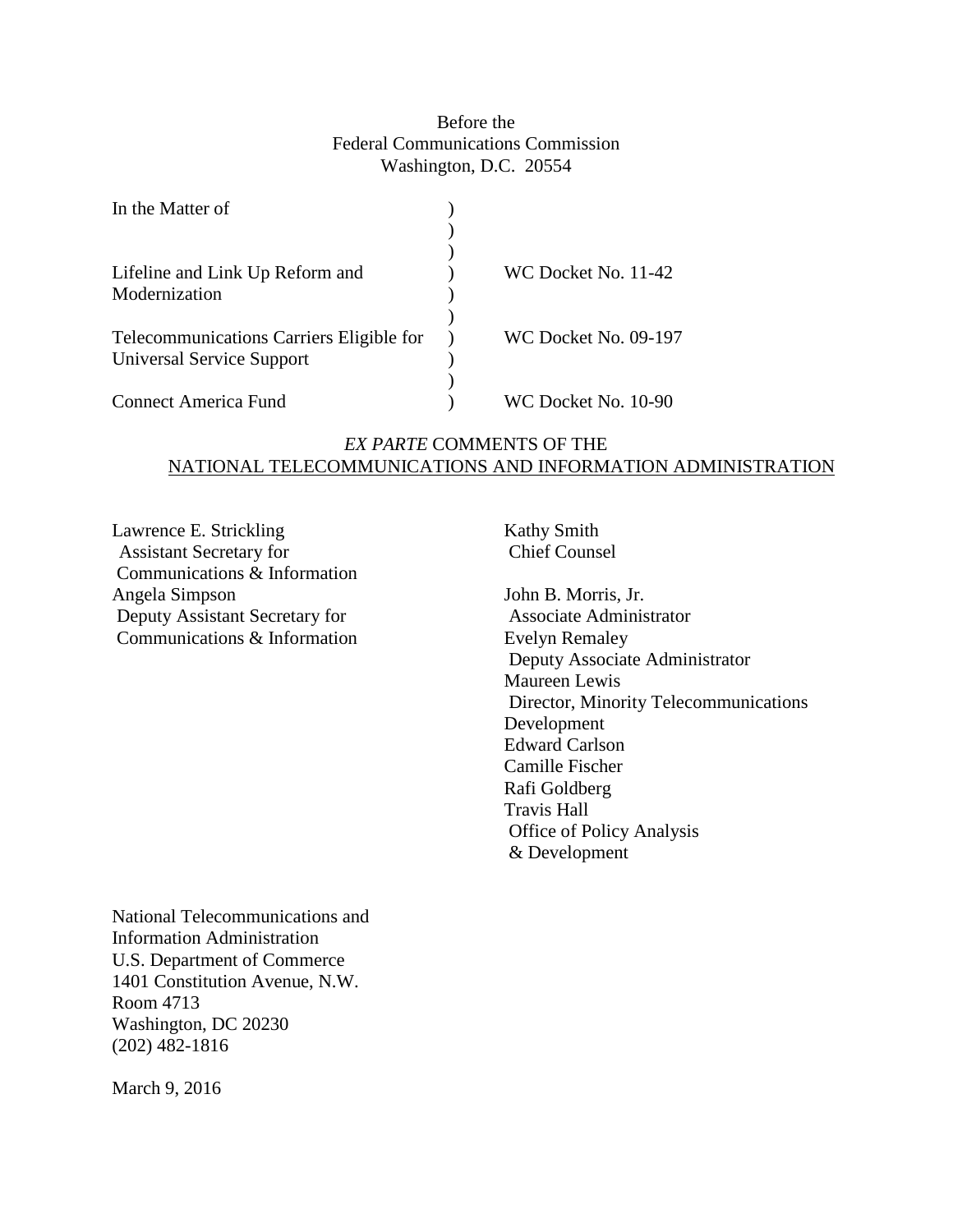# **TABLE OF CONTENTS**

| I. |                                                                                                                                                                                |  |  |  |  |
|----|--------------------------------------------------------------------------------------------------------------------------------------------------------------------------------|--|--|--|--|
| П. | The Administration Strongly Supports Modernizing the Lifeline Program to Include                                                                                               |  |  |  |  |
|    | III. There is a Critical Need to Extend Lifeline Support to Broadband for the Nation's                                                                                         |  |  |  |  |
|    | A. Extending Lifeline support to broadband likely will narrow the digital divide<br>significantly among low-income households, which are the least likely to use broadband, in |  |  |  |  |
|    | B. Extending Lifeline to broadband may help to address the "homework gap" for low-                                                                                             |  |  |  |  |
|    | Subsidized broadband access mitigates the cost barrier for low-income seniors and<br>C.                                                                                        |  |  |  |  |
|    | D. Lifeline support for wireless broadband may provide particular benefits for people with                                                                                     |  |  |  |  |
|    | E. Expanding Lifeline to broadband services can significantly benefit low-income tribal                                                                                        |  |  |  |  |
|    | IV. Lifeline Should Meet Low-Income Consumers' Communication Needs Through an<br>Efficient but Flexible Program that Ensures Access to Competitive and Innovative              |  |  |  |  |
|    | A. The Commission should create a process to periodically assess and calibrate the                                                                                             |  |  |  |  |
|    | B.                                                                                                                                                                             |  |  |  |  |
|    | The Commission should further examine costs and benefits before imposing minimum<br>$C_{\cdot}$                                                                                |  |  |  |  |
|    | D. Lifeline benefits should be available to subscribers for as long as they qualify 14                                                                                         |  |  |  |  |
|    | Е.                                                                                                                                                                             |  |  |  |  |
|    | V. A National Third-Party Verifier Will Minimize Waste, Fraud, and Abuse and<br>Eliminate Providers' Incentive to Accept Non-Qualifying Lifeline Enrollees 15                  |  |  |  |  |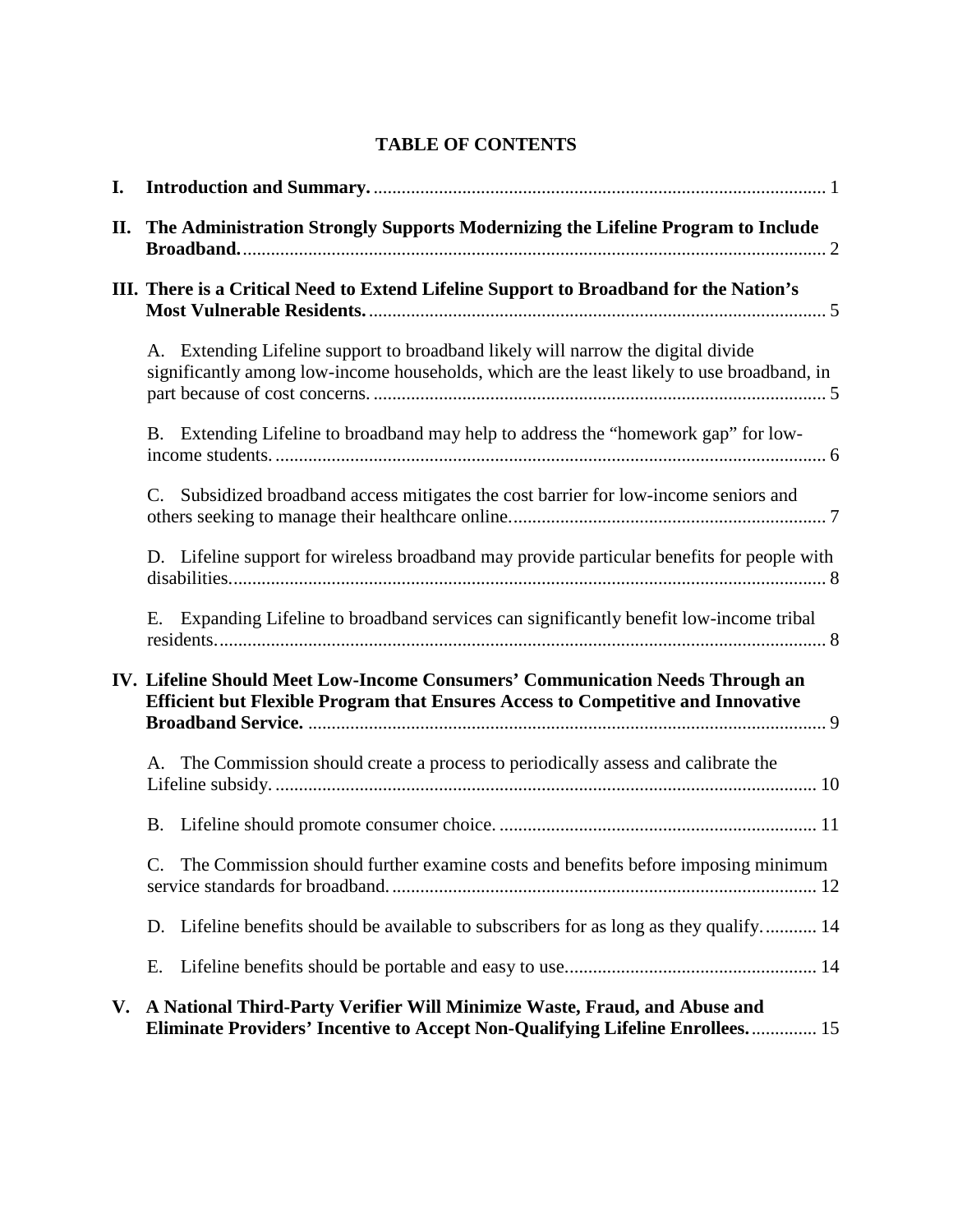| A. Coordinated enrollment and outreach could minimize waste, fraud, and abuse, as well<br>as increase the efficiency and effectiveness of Lifeline and other complementary low- |  |
|---------------------------------------------------------------------------------------------------------------------------------------------------------------------------------|--|
| B. The Commission must require any Lifeline eligibility verifier to protect consumer                                                                                            |  |
| VI. The Commission Should Collaborate with Community Organizations to Promote the<br>Lifeline Program's Relevance and to Provide Digital Literacy Training that Will            |  |
|                                                                                                                                                                                 |  |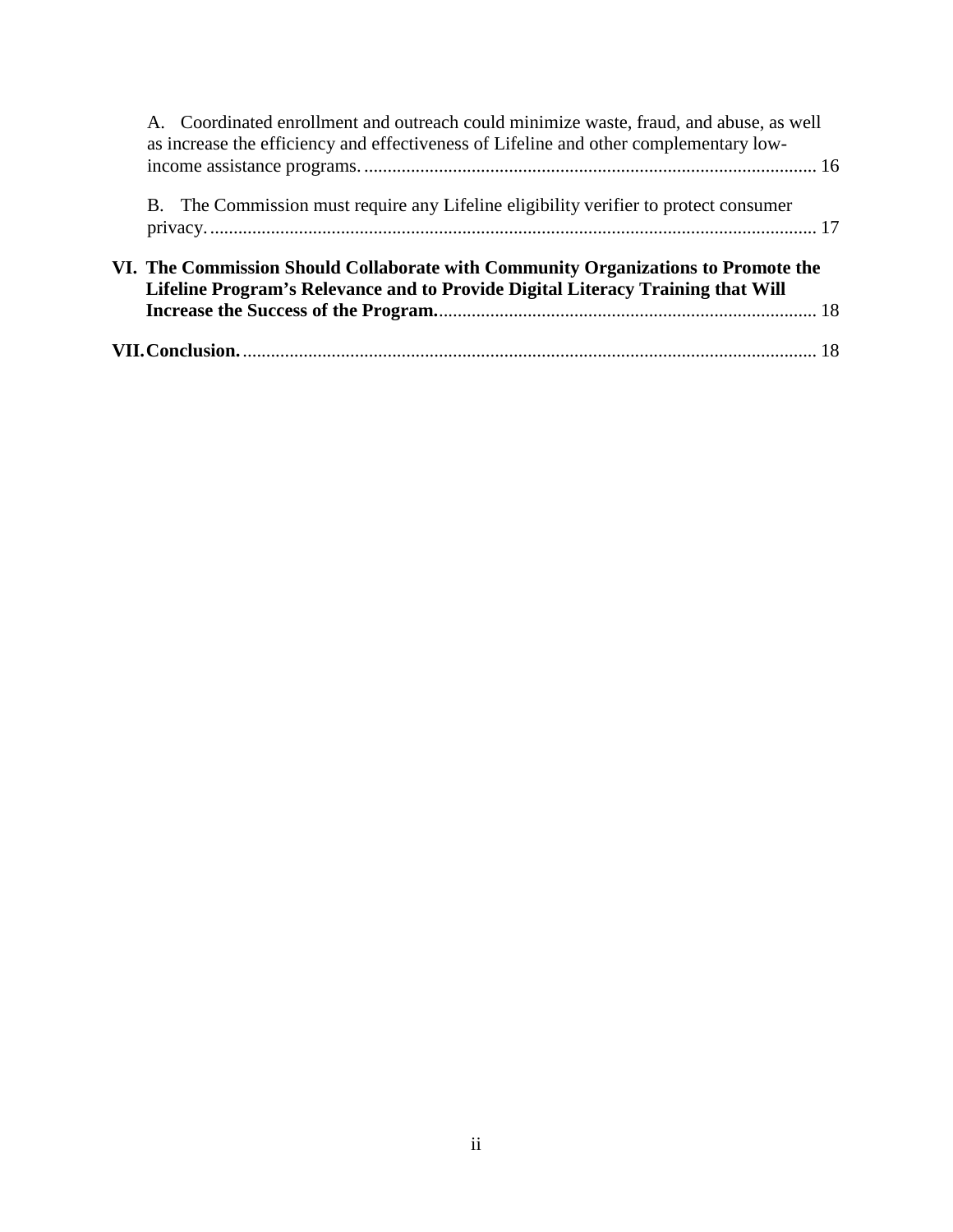# Before the **Federal Communications Commission** Washington, D.C. 20554

| In the Matter of                         |                             |
|------------------------------------------|-----------------------------|
|                                          |                             |
| Lifeline and Link Up Reform and          | WC Docket No. 11-42         |
| Modernization                            |                             |
|                                          |                             |
| Telecommunications Carriers Eligible for | <b>WC Docket No. 09-197</b> |
| <b>Universal Service Support</b>         |                             |
|                                          |                             |
| <b>Connect America Fund</b>              | WC Docket No. 10-90         |

# *EX PARTE* COMMENTS OF THE NATIONAL TELECOMMUNICATIONS AND INFORMATION ADMINISTRATION

The National Telecommunications and Information Administration (NTIA), as the President's principal adviser on telecommunications and information policy, respectfully submits these comments on the *Second Further Notice of Proposed Rulemaking* (*Notice*) in the abovecaptioned proceedings. $<sup>1</sup>$  $<sup>1</sup>$  $<sup>1</sup>$ </sup>

# <span id="page-3-0"></span>**I. Introduction and Summary.**

When President Obama took office in 2009, one-third of the nation's eligible 25.7 million low-income households were taking advantage of discounted basic telephone service through the Lifeline universal service fund program.<sup>[2](#page-3-2)</sup> Since that time, the communications landscape has evolved substantially. Mobile communications and data services are more popular, and more vital. Americans connect with government, commercial and community services, employers, educational resources, and social contacts through the Internet more than ever before. Today, two-way, high-speed, high-capacity Internet access – or broadband – enables a range of communications from voice calling to sophisticated multimedia. Broadband can instantly unlock

<span id="page-3-1"></span> <sup>1</sup> *Lifeline and Link Up Reform and Modernization, Telecommunications Carriers Eligible for Universal Service Support, Connect America Fund*, WC Docket Nos. 11-42, 09-197, 10-90, Second Further Notice of Proposed Rulemaking, Order on Reconsideration, Second Report and Order, and Memorandum Opinion and Order, 30 FCC Rcd. 7818, *available at* [https://apps.fcc.gov/edocs\\_public/attachmatch/FCC-15-71A1.pdf](https://apps.fcc.gov/edocs_public/attachmatch/FCC-15-71A1.pdf) (rel. June 22, 2015) (*2d FNPRM*). For convenience, unless otherwise indicated, all citations herein shall refer to documents filed in WC Docket No. 11-42.

<span id="page-3-2"></span>*Lifeline Link Up Reform and Modernization, Federal-State Joint Board on Universal Service; Lifeline and Link Up,*  WC Docket Nos. 11-42, 03-109, CC Docket No. 96-45, Notice of Proposed Rulemaking, 26 FCC Rcd. 2770, 2779 at ¶ 25, *available at* [https://apps.fcc.gov/edocs\\_public/attachmatch/FCC-11-32A1.pdf](https://apps.fcc.gov/edocs_public/attachmatch/FCC-11-32A1.pdf) (rel. Mar. 4, 2011) (*Lifeline NPRM)*.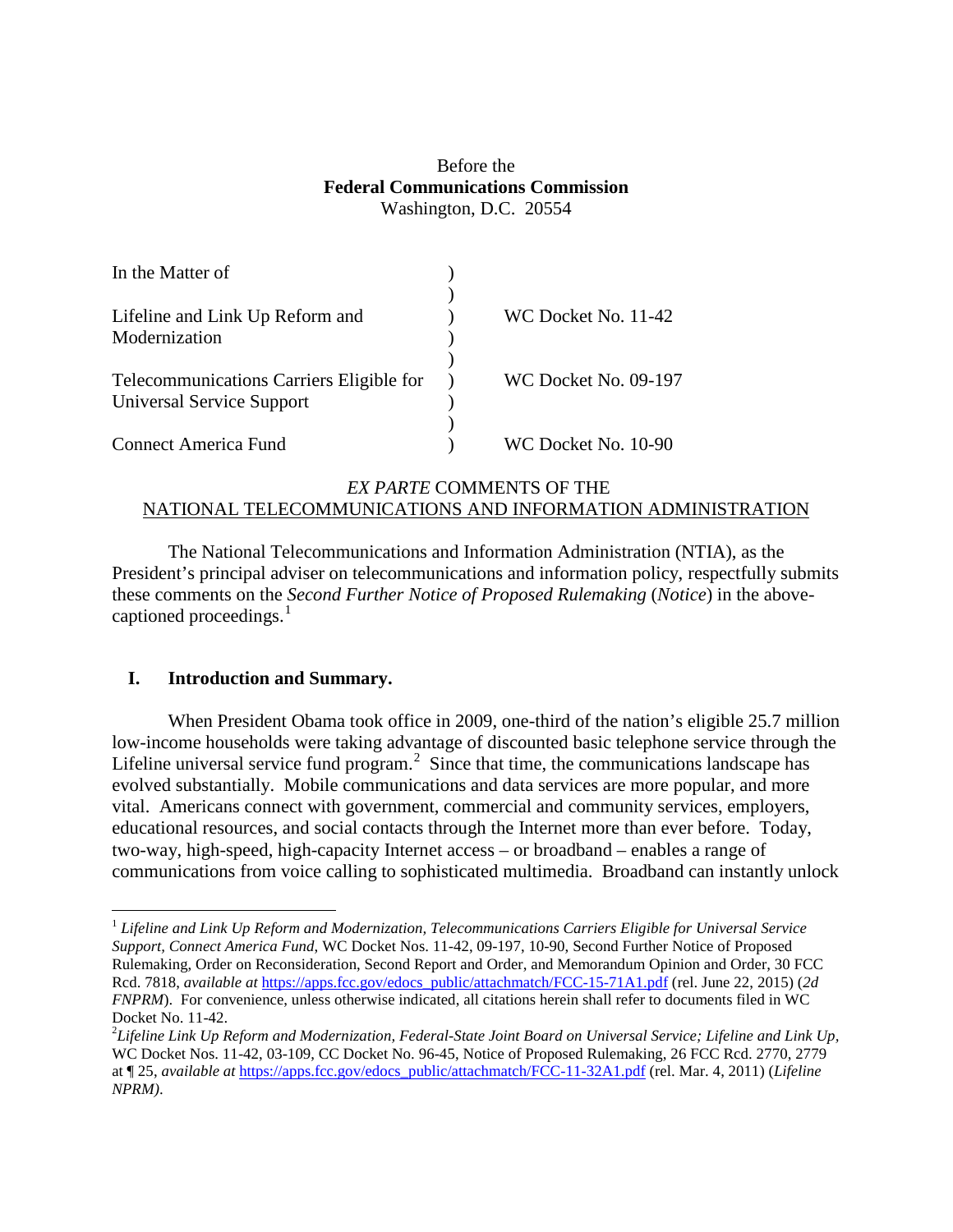a world of information and enable communications anywhere, anytime, to anyone able to get online. All of this utility and enrichment potential makes a modernized Lifeline program more critical than ever to help expand opportunities for low-income consumers in the digital economy.

NTIA offers comments on behalf of the Administration in support of updating the Lifeline program to subsidize access to broadband for low-income consumers. Based on the Administration's extensive experience in leading national broadband programs, the Administration recommends that the Federal Communications Commission (Commission) make the following enhancements to the Lifeline program:

- Expand the Lifeline program to support broadband services while ensuring that voice service remains available for low-income individuals and communities;
- Subsidize Lifeline services for as long as subscribers' incomes qualify them for program benefits and they desire the supported services;
- Leverage other federal and state low-income assistance programs, including coordinating enrollment and outreach, to increase the efficiency and effectiveness of Lifeline and these other complementary low-income assistance programs; and
- Establish a national third-party verifier to determine low-income consumers' eligibility to receive easy-to-use portable Lifeline benefits, either through a direct benefit or other means.

# <span id="page-4-0"></span>**II. The Administration Strongly Supports Modernizing the Lifeline Program to Include Broadband.**

The Administration recognizes that broadband is fundamental to full participation in our nation's civic and commercial life. Access to this transformative technology should not be limited by one's rural or urban residence, age, race, ethnicity, physical ability, or income. The strength of America's economic future depends, in part, on building a strong digital economy and ensuring we have a digitally literate workforce whose skills make our industries globally competitive. To promote the digital economy's sustained growth, the Administration has long advanced the goal that all Americans should have access to affordable broadband. To help meet that goal, the Commission must modernize the Lifeline program to reflect consumers' current and evolving communications needs.

We support the goal of the Commission in this proceeding to build on past improvements to the Lifeline program, and to complete the comprehensive programmatic restructuring it began several years ago.<sup>[3](#page-4-1)</sup> The Commission has emphasized its "ongoing commitment to monitor, reexamine, reform, and modernize all components of the Fund to increase accountability and efficiency, while supporting broadband deployment and adoption across the Nation."<sup>[4](#page-4-2)</sup> This

<span id="page-4-1"></span><sup>3</sup> *2d FNPRM* at ¶ 8. 4 *Id.* at ¶ 9.

<span id="page-4-2"></span>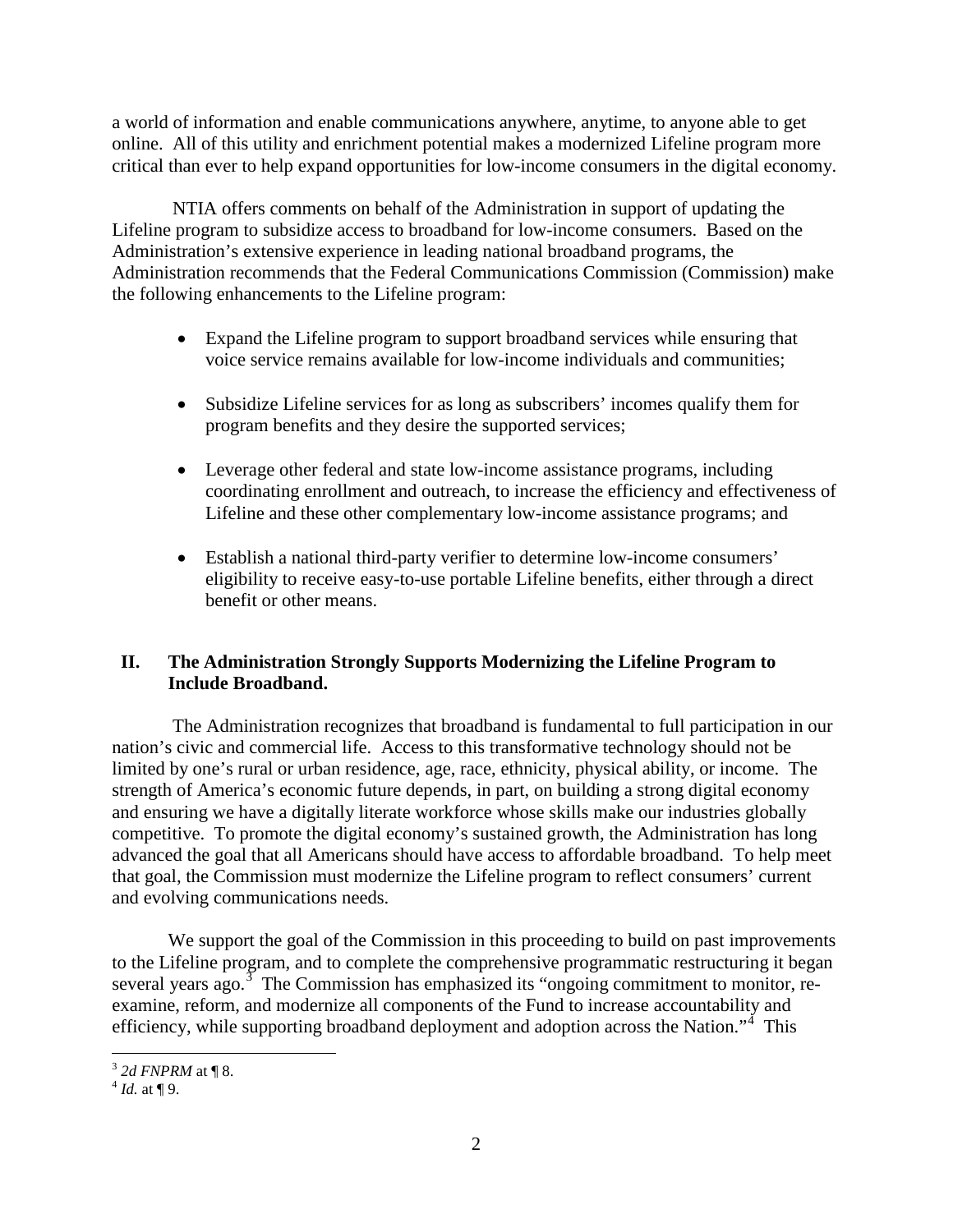effort, in conjunction with the work of public and private stakeholders, is integral to accomplishing the Administration's goal of ensuring ubiquitous, affordable broadband for all Americans.

Efforts to strengthen the Lifeline program are fully consistent with the Administration's approach to broadband policy. Since its inception, the Administration has promoted broadband deployment and adoption as critical to the nation's economic growth and competitiveness. President Obama has sought to ensure that everyone in the country can access reasonably-priced broadband service with his comprehensive plan for "Connecting America" and eliminating the digital divide. [5](#page-5-0) Highlights of the Administration's efforts include:

- The American Recovery and Reinvestment Act of 2009 (Recovery Act) extended broadband infrastructure to many unserved and underserved American communities.<sup>[6](#page-5-1)</sup> NTIA and the Agriculture Department's Rural Utilities Service (RUS) coordinated federal broadband investments under Recovery Act programs run by each agency.
	- o NTIA's Broadband Technology Opportunities Program (BTOP) invested approximately \$4 billion in 233 projects that: expanded or improved broadband networks around the country; encouraged low-income residents and other vulnerable populations to use broadband services; and constructed or enhanced public computer centers that offered digital literacy training.<sup>[7](#page-5-2)</sup> Thus far, grant recipients have added more than 670,000 new broadband subscribers, in addition to building 115,000 new or upgraded network miles connecting nearly 26,000 community anchor institutions. NTIA continues to assist communities across the country to improve broadband access and adoption through its BroadbandUSA effort.<sup>[8](#page-5-3)</sup>
	- o RUS leveraged \$2.5 billion of Recovery Act funding to provide loans, grants, and loan/grant combinations totaling \$3.4 billion to construct broadband projects in rural America under the Broadband Initiatives Program (BIP).<sup>[9](#page-5-4)</sup> In addition, RUS funds broadband facilities under its Farm Bill Broadband Loan Program and Telecommunications Infrastructure Program. RUS expects that an estimated 1.9 million rural households,

<span id="page-5-0"></span><sup>&</sup>lt;sup>5</sup> See Connecting America: What High-Speed Internet Means in the  $21^{st}$  Century, The White House, https://www.whitehouse.gov/connect-america.

<span id="page-5-2"></span><span id="page-5-1"></span> $\frac{6}{10}$  The American Recovery and Reinvestment Act of 2009, Pub. L. 111-5, 123 Stat. 115 (2009).<br>
<sup>7</sup> National Telecommunications and Information Administration (NTIA), *Broadband Technology Opportunities Program (BTOP) Quarterly Program Status Report* at 1 (Oct. 2015), *available at*

<span id="page-5-3"></span>[http://www.ntia.doc.gov/files/ntia/publications/ntia\\_btop\\_26th\\_qtrly\\_report\\_02.02.16.pdf.](http://www.ntia.doc.gov/files/ntia/publications/ntia_btop_26th_qtrly_report_02.02.16.pdf) 8 Keynote Address of Lawrence E. Strickling, Assistant Secretary of Commerce for Communications and Information, NTIA, at the Silicon Flatirons Conference on the Digital Broadband Migration, "The Evolving Industry Structure of the Digital Broadband Landscape" (Jan. 31, 2016), *available at* [http://www.ntia.doc.gov/speechtestimony/2016/keynote-address-assistant-secretary-strickling-silicon-flatirons-](http://www.ntia.doc.gov/speechtestimony/2016/keynote-address-assistant-secretary-strickling-silicon-flatirons-conference-dig)

<span id="page-5-4"></span> $\degree$  U.S. Department of Agriculture, Rural Utilities Service, *Broadband Initiatives Program Quarterly Report as of 6/30/15*, *available at* [http://www.rd.usda.gov/files/UTP\\_RUSBIPStatusReportJune2015.pdf.](http://www.rd.usda.gov/files/UTP_RUSBIPStatusReportJune2015.pdf)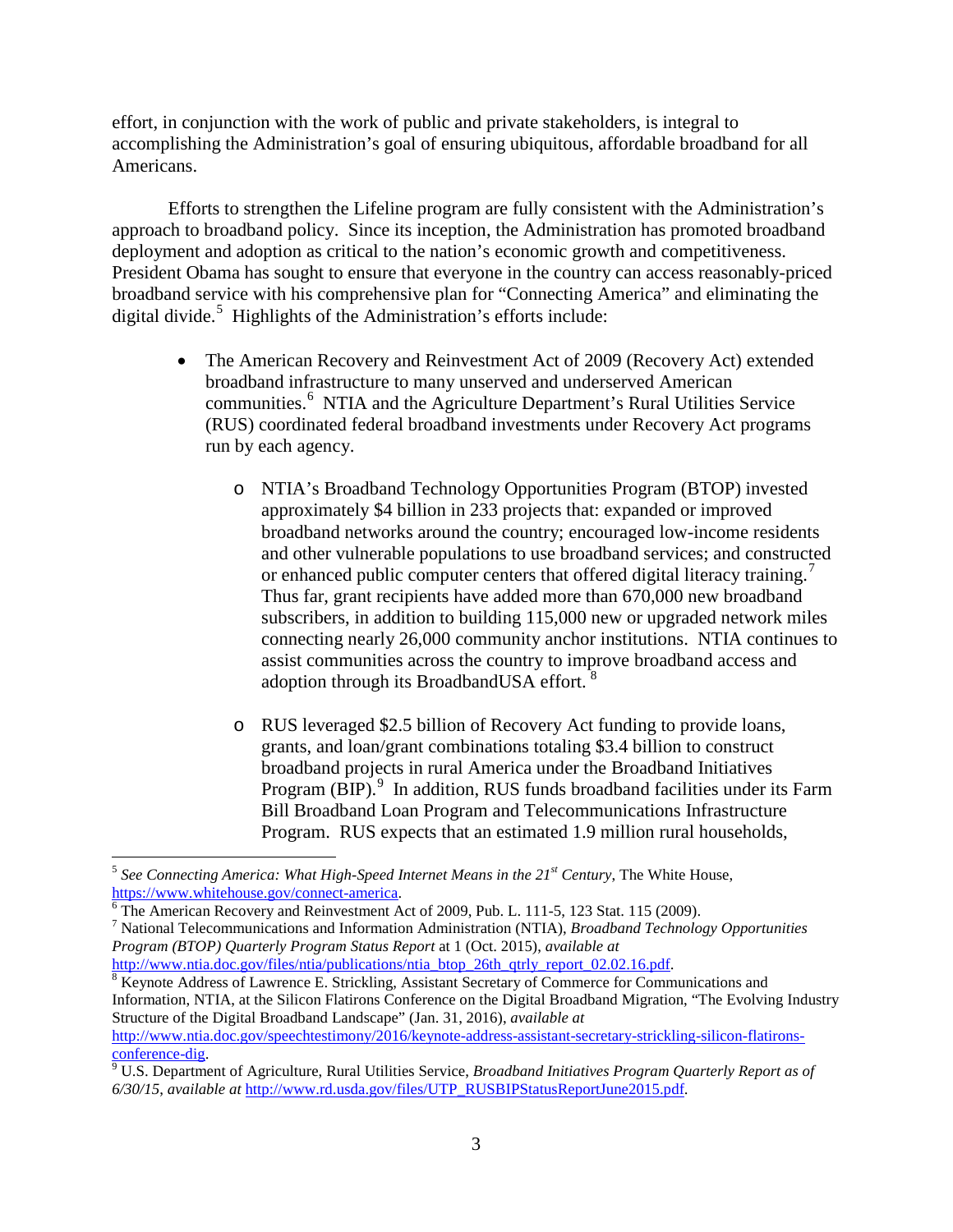businesses, farms, factories, schools, libraries, and healthcare facilities will receive new or improved broadband services as a result of RUS funding since 2009. Along with the loan programs, RUS also provides broadband funding through the Community Connect Grant Program, which has awarded over \$77 million in grants to 74 unserved communities since 2009.

- The President's ConnectEd initiative, launched in 2013 with the goal of ensuring broadband connections in the classrooms of virtually all of America's students by 2018, has resulted in over \$10 billion in public and private commitments under the Department of Education's leadership in collaboration with the Commission.<sup>[10](#page-6-0)</sup>
- In 2015, the Department of Housing and Urban Development began its ConnectHome pilot program that would provide high-speed Internet connections, digital literacy training, and devices to 275,000 families in assisted housing in 27 cities and one tribal nation. $11$
- On September 21, 2015, President Obama released recommendations of the Broadband Opportunity Council, which he established to coordinate federal agency promotion of broadband investment, deployment, and adoption. Among other recommendations, federal agencies pledged to modernize programs valued at approximately \$10 billion by allowing them to include broadband.<sup>[12](#page-6-2)</sup>

In addition, NTIA recently launched its Data Central website to give the public access to extensive data that NTIA has collected on broadband use. Since 1994, NTIA has regularly examined how and where people access the Internet by sponsoring the Computer and Internet Use Supplement to the Census Bureau's Current Population Survey (CPS). To facilitate access to these data, Data Central provides raw data from the CPS Supplement, a Data Explorer tool for statistics and trends, and NTIA's analyses of the data.<sup>[13](#page-6-3)</sup> Finally, in October 2015, the Commission and NTIA announced they were nearly half way to achieving the President's goal of making 500 MHz of private and federal spectrum available for mobile and fixed wireless broadband by  $2020.<sup>14</sup>$  $2020.<sup>14</sup>$  $2020.<sup>14</sup>$ 

Motivated by an understanding that broadband can provide opportunities that affirm individual dignity, improve productivity, and enhance our nation's global competitiveness, the Administration continues to implement its comprehensive plan to further digital inclusion.

<span id="page-6-1"></span><span id="page-6-0"></span><sup>&</sup>lt;sup>10</sup> See ConnectEd Initiative, The White House,  $\frac{https://www.whitehouse.gov/issues/eduction/k-12/connected.}{HACT SHEET: ConnectHome: Comine Together to Ensure Digital Opportunity for All Americans, The White$ House (July 15, 2015), *available at* [https://www.whitehouse.gov/the-press-office/2015/07/15/fact-sheet-](https://www.whitehouse.gov/the-press-office/2015/07/15/fact-sheet-connecthome-coming-together-ensure-digital-opportunity-all)

<span id="page-6-2"></span>[connecthome-coming-together-ensure-digital-opportunity-all.](https://www.whitehouse.gov/the-press-office/2015/07/15/fact-sheet-connecthome-coming-together-ensure-digital-opportunity-all)<br><sup>12</sup> *Delivering on Broadband Opportunity*, The White House (Sept. 21, 2015),<br>https://www.whitehouse.gov/blog/2015/09/21/new-steps-deliver-high-speed-broadband-ac

<span id="page-6-4"></span><span id="page-6-3"></span> $\frac{13}{13}$  Data Central, NTIA, [http://www.ntia.doc.gov/data.](http://www.ntia.doc.gov/data)<br> $\frac{14}{14}$  Joint Statement following Biannual Spectrum Planning Meeting on Friday, October 9, 2015, between FCC *Chairman Tom Wheeler and Assistant Secretary of Commerce for Communications and Information Lawrence E. Strickling* (Oct. 9, 2015), *available at* [https://www.ntia.doc.gov/speechtestimony/2015/joint-statement-following](http://www.ntia.doc.gov/speechtestimony/2015/joint-statement-following-biannual-spectrum-planning-meeting-friday-october-09-.)[biannual-spectrum-planning-meeting-friday-october-09-.](http://www.ntia.doc.gov/speechtestimony/2015/joint-statement-following-biannual-spectrum-planning-meeting-friday-october-09-.)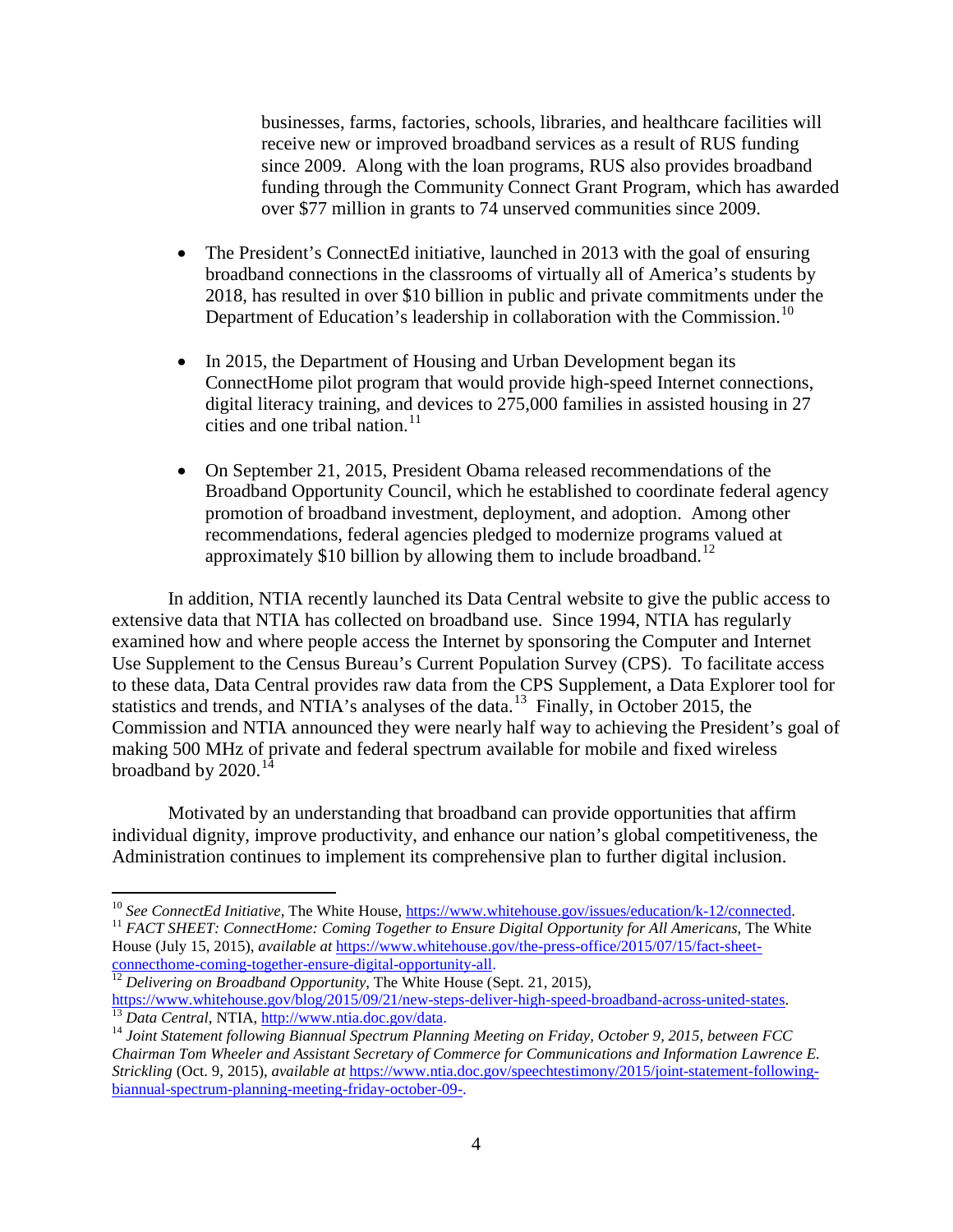Overall, the Administration's broadband initiatives are enabling millions of individuals to participate more fully in today's digital society. Expanding the Lifeline program to include options for broadband service can serve as an impactful complement to the Administration's comprehensive broadband expansion and adoption programs.

# <span id="page-7-0"></span>**III. There is a Critical Need to Extend Lifeline Support to Broadband for the Nation's Most Vulnerable Residents.**

We wholeheartedly agree with the Commission's conclusion that extending Lifeline benefits to broadband service for low-income consumers can potentially better their circumstances in several critical areas, such as education, health care, and public safety.<sup>15</sup> BTOP projects that assist residents of unserved and underserved communities, including people with limited incomes, people with disabilities, and those living in remote rural areas and tribal lands, demonstrate the powerful impact of broadband. As described in the examples below, free or discounted broadband service, or more affordable access resulting from enhanced networks on tribal lands, have helped improve the lives of financially disadvantaged Americans.

# <span id="page-7-1"></span>**A. Extending Lifeline support to broadband likely will narrow the digital divide significantly among low-income households, which are the least likely to use broadband, in part because of cost concerns.**

NTIA's Digital Nation research has found considerable variation in broadband adoption based on family income. Households with annual incomes less than \$25,000 had a 49 percent home Internet adoption rate in 2013, while households making \$100,000 or more annually reported a 95 percent adoption rate.<sup>[16](#page-7-3)</sup> In contrast to this 46 percentage point gap, the "divide" in telephone usage is only 6 percentage points: 93 percent of households with incomes below \$25,000 per year had a telephone at home in 2013, while 99 percent of households making at least \$100,000 annually had telephones.<sup>[17](#page-7-4)</sup> NTIA data further reveal that in 2013, individuals with annual family incomes below \$25,000 were almost twice as likely (51 percent) as all U.S. residents (26 percent) to live in a household in which no one used the Internet at home, and over ten times as likely to do so as those with annual incomes exceeding \$100,000 (5 percent).<sup>[18](#page-7-5)</sup> While approximately 31 percent of households without home Internet service earning less than \$25,000 annually explained they did not use the Internet at home primarily because it was too expensive, only 20 percent of offline households making \$100,000 or more responded similarly.<sup>[19](#page-7-6)</sup> The data also show that among households with home Internet access, 34 percent of those with family incomes below \$25,000 per year identified affordability as the most important

<span id="page-7-3"></span><span id="page-7-2"></span><sup>&</sup>lt;sup>15</sup> *2d FNPRM* at ¶ 18-29.<br><sup>16</sup> NTIA, *Digital Nation Data Explorer* (Oct. 29, 2015), [http://www.ntia.doc.gov/other-publication/2015/digital](http://www.ntia.doc.gov/other-publication/2015/digital-nation-data-explorer)[nation-data-explorer](http://www.ntia.doc.gov/other-publication/2015/digital-nation-data-explorer) (*Data Explorer*) (Metrics selected: "Anyone in Household Uses Internet at Home" by "Family Income").

<span id="page-7-4"></span><sup>&</sup>lt;sup>17</sup> Source: Current Population Survey, July 2013 Public Use File, *available at*<br>http://www.ntia.doc.gov/page/download-digital-nation-datasets, and NTIA Calculations.

<span id="page-7-5"></span><sup>&</sup>lt;sup>18</sup> *Data Explorer* (Metrics selected: "No One in Household Uses Internet at Home" by "Family Income").

<span id="page-7-6"></span><sup>&</sup>lt;sup>19</sup> *Id.* (Metrics selected: "Main Reason for Household Not Online at Home: Too Expensive" by "Family Income").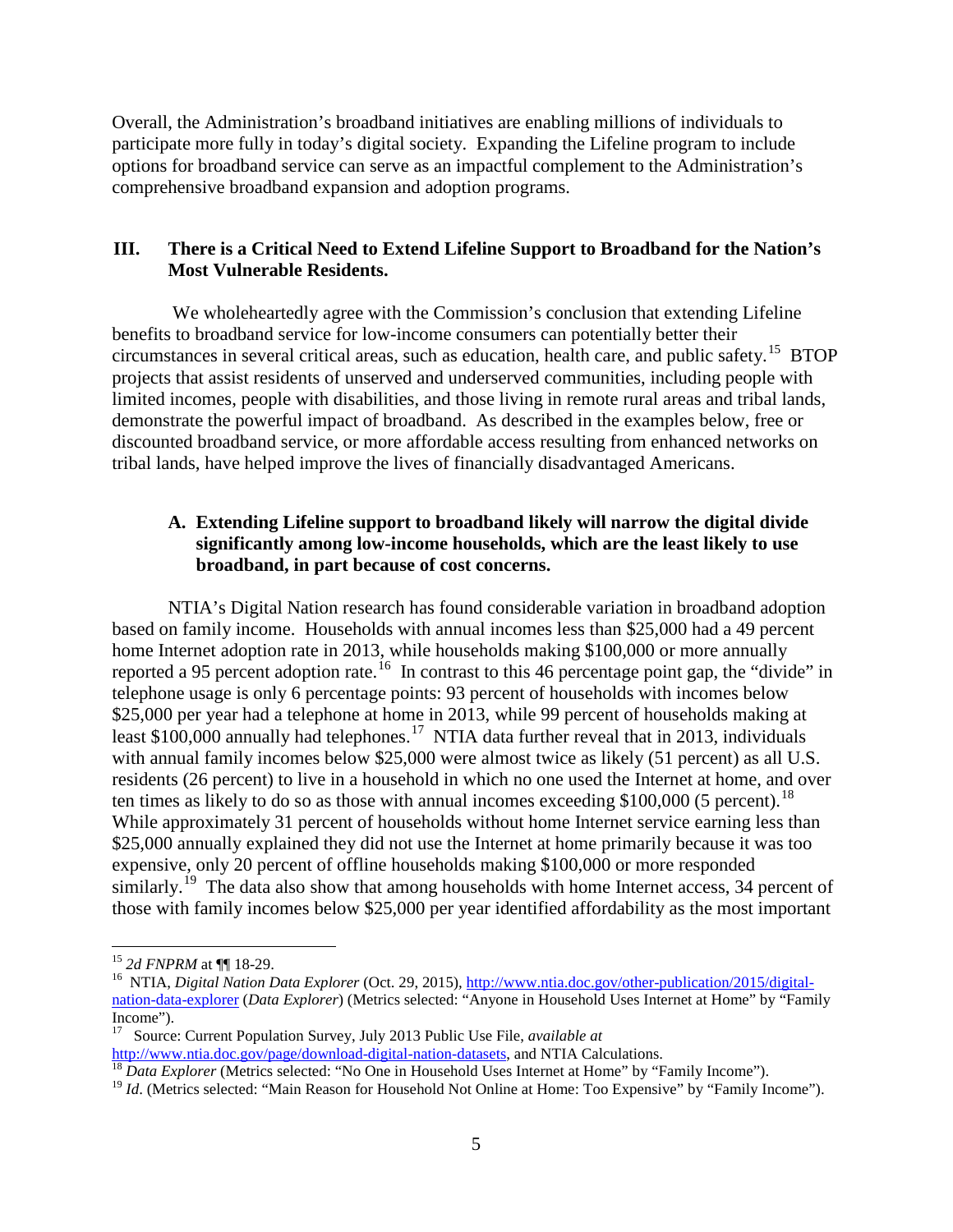factor in their choice of home Internet service compared to only 17 percent of households with annual incomes of  $$100,000$  or more.<sup>[20](#page-8-1)</sup>

As our society becomes more reliant on Internet use for telehealth, education, job applications, and training, this gap could perpetuate poverty by preventing low-income households from accessing the tools they need to participate fully in our modern society and economy. The results of NTIA's Internet use survey show that 20 percent of Internet users ages 15 and older conducted online job searches in 2013, and 60 percent of unemployed users did so.<sup>[21](#page-8-2)</sup> Examining the 2013 data by income level demonstrates that among U.S. Internet users 15 years or older, 24 percent of Internet users in households with incomes less than \$25,000 searched for jobs online, while 16 percent of those in households with at least \$100,000 in annual earnings did so.<sup>[22](#page-8-3)</sup> Extending Lifeline support to broadband promotes this trend by reflecting the realities and preferences of low-income consumers. Using online services to find jobs allows a more extensive geographic search, which can be very important to a low-income person trying to identify employment opportunities outside of an economically disadvantaged area. In addition, many employers today may only recruit applicants online.

#### <span id="page-8-0"></span>**B. Extending Lifeline to broadband may help to address the "homework gap" for low-income students.**

While approximately 17 percent of U.S. residents three years or older used the Internet at school in 2013, only 14 percent of students living in households with incomes below \$25,000 per year did so compared to 23 percent of students in the most affluent households with annual incomes at or above  $$100,000.<sup>23</sup>$  $$100,000.<sup>23</sup>$  $$100,000.<sup>23</sup>$  NTIA estimates that only 45 percent of school-age children in households that may qualify for the U. S. Department of Agriculture's Supplemental Nutrition Assistance Program (SNAP) benefits used the Internet at home in 2013, compared with 70 percent of their peers in higher-income households.<sup>[24](#page-8-5)</sup> Therefore, the potential for lower educational achievement could increase for low-income Americans because they are less likely than their peers in homes with higher family incomes to use the Internet either at home or school.<sup>[25](#page-8-6)</sup> This "homework gap" may significantly disadvantage some students given the great importance of the Internet as a learning and research tool.

<span id="page-8-2"></span><span id="page-8-1"></span><sup>&</sup>lt;sup>20</sup> *Id.* (Metrics selected: "Affordability is Most Important Factor for Home Internet Service" by "Family Income").<br><sup>21</sup> *Id.* (Metrics selected: "Searches for a Job Online" by "Age Group" and "Searches for a Job Online "Employment Status"). <sup>22</sup> *Id.* (Metrics selected: "Searches for a Job Online" by "Family Income"). *See also*, Aaron Smith and Dana Page,

<span id="page-8-3"></span>*U.S. Smartphone Use in 2015*, 21 (Apr. 1, 2015), *available at*

<span id="page-8-5"></span>

<span id="page-8-4"></span><sup>&</sup>lt;sup>23</sup> Data Explorer (Metrics selected: "Uses the Internet at School" by "Family Income").<br><sup>24</sup> NTIA used the July 2013 CPS Computer and Internet Use Supplement for these estimates. A child was considered to be school-age if between the ages of 6 and 17 and related to the household reference person. A household was considered to be possibly eligible for Supplemental Nutrition Assistance Program (SNAP) benefits if gross family income did not exceed the programmatic limits listed at [http://www.fns.usda.gov/snap/income-rules](http://www.fns.usda.gov/snap/income-rules-income-limits)[income-limits.](http://www.fns.usda.gov/snap/income-rules-income-limits) Note that the CPS records family income as a range, and rounds income limits to the nearest maximum range.

<span id="page-8-6"></span><sup>25</sup> *See* Wesley Austin and Michael W. Totaro, *High School Students' Academic Performance and Internet Usage,*  Journal of Economics and Economic Education Research, Vol. 12, Number 1, at 52 (2011) ("Conversely, students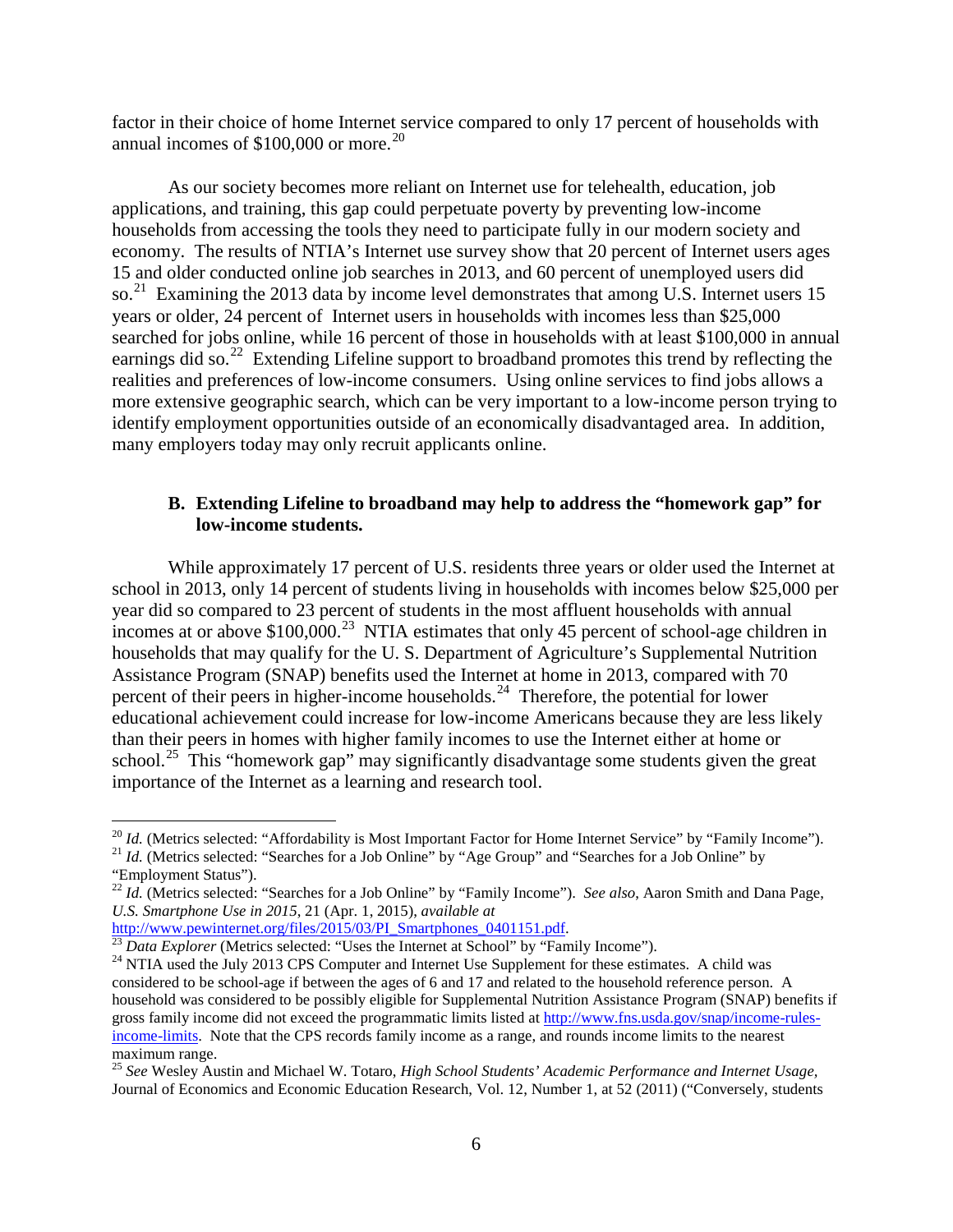The "California Connects" project is a real world example of the importance of Internet access beyond school to combat the "homework gap."<sup>26</sup> There, BTOP funded laptops and six months of free 4G wireless broadband for approximately 5,800 disadvantaged community college students, which allowed them to devote more time to schoolwork away from campus.<sup>[27](#page-9-2)</sup> The students from disadvantaged backgrounds, including mostly Hispanic students enrolled in the Mathematics, Engineering, Science, Achievement (MESA) program, received digital literacy training, Microsoft certification, a laptop, and six months of free 4G wireless broadband, which they could continue for a fee when the trial period expired.<sup>[28](#page-9-3)</sup> The MESA program required students to transfer to a four-year institution, and reportedly many fulfilled this obligation. MESA students stated that the laptops provided "convenient, mobile access to broadband and Microsoft Office software" suggesting they were able to devote more time to schoolwork off campus to ameliorate the "homework gap."<sup>[29](#page-9-4)</sup>

#### <span id="page-9-0"></span>**C. Subsidized broadband access mitigates the cost barrier for low-income seniors and others seeking to manage their healthcare online.**

In 2014, approximately 4.6 million Americans 65 years or older lived in poverty.<sup>[30](#page-9-5)</sup> Traditionally, senior citizens, many of whom live on limited fixed incomes, have been among the least likely to use the Internet. For example, in 2013 only 51 percent of persons ages 65 and older used the Internet anywhere, compared to 73 percent of Americans between ages 45 and 64 (reflecting a 22 percentage-point disparity) and 71 percent of Americans overall.<sup>[31](#page-9-6)</sup> Recognizing that an individual's physical mobility often decreases with age, while susceptibility to serious health conditions grows, broadband can help seniors improve their access to important health information.

As an example, a BTOP project in Illinois set out to improve the lives of elders by establishing computer centers in 16 senior housing communities. Residents in these low-income communities who completed digital literacy training received a free personal computer and complimentary Internet access in their apartments. As a result, the project partners saw adoption increase among this community. Participants were able to retrieve health information online, obtain social and government services, and engage with family and friends, all which improved their living conditions in meaningful ways. $32$ 

 $\overline{a}$ 

that used the Internet at school and home, which we term moderate use, enjoy higher grades versus those that did not use the Internet.").<br> $^{26}$  *Id.* at 12.

<span id="page-9-2"></span><span id="page-9-1"></span><sup>&</sup>lt;sup>27</sup> ASR Case Study Report, Round 2, Foundation for California Community Colleges Sustainable Broadband *Adoption*, at 16 (Sept. 12, 2013), *available at [http://www2.ntia.doc.gov/files/fccc\\_case\\_study\\_report\\_round\\_2.pdf.](http://www2.ntia.doc.gov/files/fccc_case_study_report_round_2.pdf)*<br><sup>28</sup> *Id.* at 12.<br><sup>29</sup> *Id.* at 12.<br><sup>30</sup> Carmen DeNavas-Walt and Bernadette D. Proctor, *Income and Pove* 

<span id="page-9-3"></span>

<span id="page-9-5"></span><span id="page-9-4"></span>Population Reports*,* U.S. Census Bureau, at 13 (Sept. 2015), *available at*

<span id="page-9-7"></span><span id="page-9-6"></span> $\frac{31}{31}$  Data Explorer (Metrics selected: "Uses the Internet (Any Location)" by "Age Group").<br><sup>32</sup> See NTIA, BTOP Grant to Connected Living, Inc.[, http://www2.ntia.doc.gov/grantee/connected-living-inc-name](http://www2.ntia.doc.gov/grantee/connected-living-inc-name-changed-from-myway-village-inc)[changed-from-myway-village-inc;](http://www2.ntia.doc.gov/grantee/connected-living-inc-name-changed-from-myway-village-inc) *Connected Living, Inc. 2012 Annual Performance Progress Report for*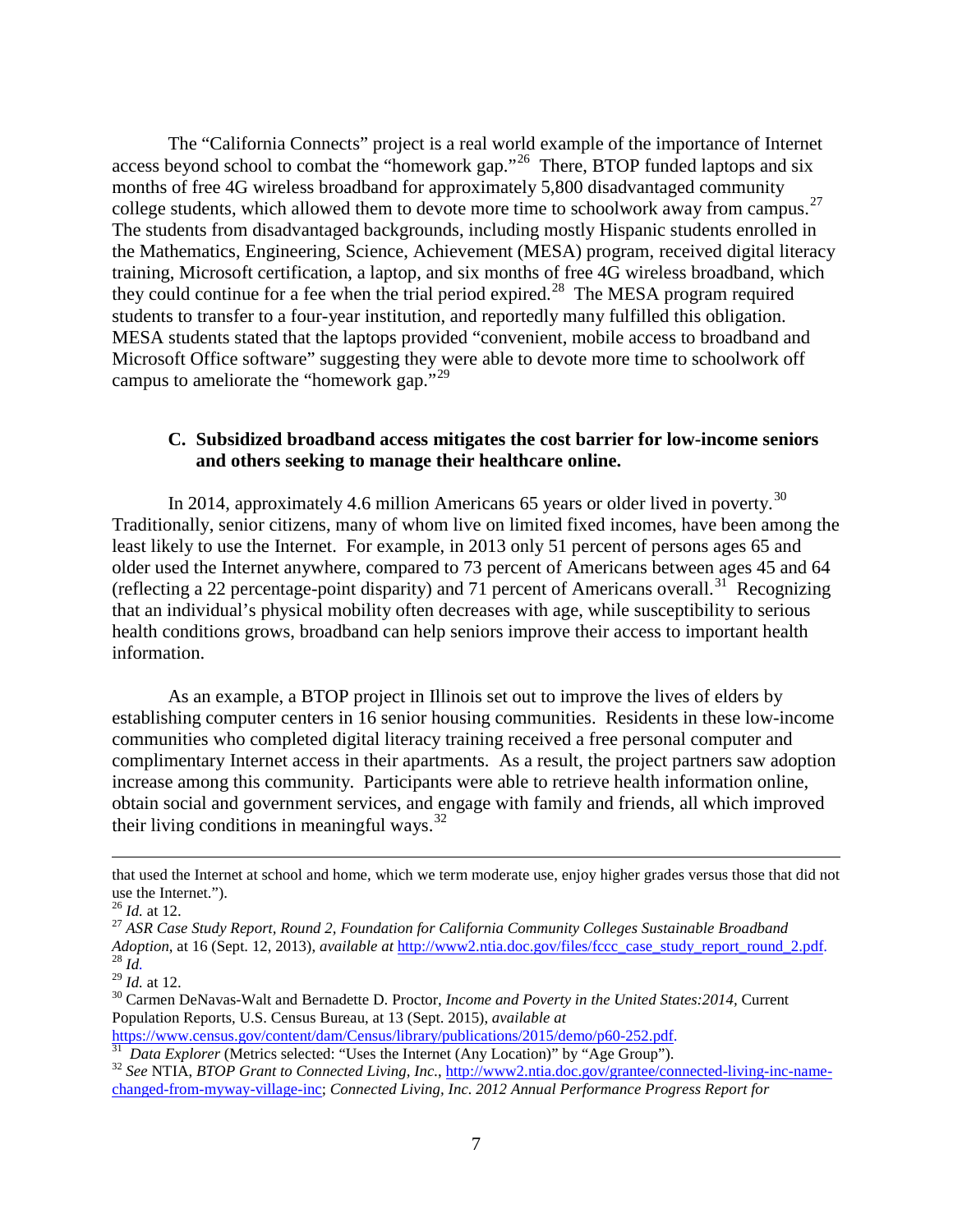#### <span id="page-10-0"></span>**D. Lifeline support for wireless broadband may provide particular benefits for people with disabilities.**

Disabled Americans face a particularly acute digital divide, as only 51 percent of persons with disabilities used the Internet in 2013, compared with 77 percent of those who did not report any disability.<sup>[33](#page-10-2)</sup> To help address this persistent aspect of the digital divide, Communication Service for the Deaf, Inc., used BTOP funding to help equip these consumers for work and reduce their higher than average unemployment rate by providing discounted broadband service, special computer equipment, and online technology training delivered through American Sign Language. Deaf and hard of hearing individuals purchased video-configured notebooks and a  $3G/4G$  wireless broadband plan for \$230.<sup>[34](#page-10-3)</sup> Technological advancements during the project, such as rapidly expanding hot-spot availability, improved video functionality of wireless devices, and new video applications like FaceTime and Skype for wireless broadband networks, contributed to a strong demand for mobile broadband and devices among participants. The ability to communicate without the constraints of landline connections spurred a cycle of innovation that increased communications access for the deaf and hard of hearing.

#### <span id="page-10-1"></span>**E. Expanding Lifeline to broadband services can significantly benefit low-income tribal residents.**

In considering ways to increase efficiency of the Lifeline program, the Commission notes the following:

> Given the difficulties many Tribal consumers face in gaining access to basic services by living on typically remote and underserved Tribal lands, the Commission recognizes the important role of universal service support in helping to provide telecommunications services to the residents of Tribal lands. $35$

We strongly agree with the Commission's recognition of the need for adequate universal service support for tribal residents and, therefore, urge continuation of the \$25 monthly Lifeline subsidy for tribal residents that enhances the current \$9.25 Lifeline support level. Recovery Act broadband projects demonstrate that broadband helps to overcome the geographic isolation that limits opportunity, which contributes to deprivation among Native peoples. For example:

> • Frustrated with slow dial-up Internet connections, the College of the Menominee Nation in Wisconsin upgraded its campus Community Technology Center with

 $\overline{a}$ 

*Sustainable Broadband Adoption* at 3-4 (Jan. 29, 2013)*, available at* [http://www2.ntia.doc.gov/files/grantees/25-43-](http://www2.ntia.doc.gov/files/grantees/25-43-b10574_apr2012_0.pdf)

<span id="page-10-2"></span><sup>&</sup>lt;sup>[33](http://www2.ntia.doc.gov/files/grantees/25-43-b10574_apr2012_0.pdf)</sup> *Data Explorer* (Metrics selected: "Uses the Internet (Any Location)" by "Disability Status").<br><sup>34</sup> NTIA, *BTOP Grant to Communication Services for the Deaf, Inc.*,

<span id="page-10-4"></span><span id="page-10-3"></span>[http://www2.ntia.doc.gov/grantee/communication-service-for-the-deaf-inc.](http://www2.ntia.doc.gov/grantee/communication-service-for-the-deaf-inc) <sup>35</sup> *2d FNPRM* at ¶ 159.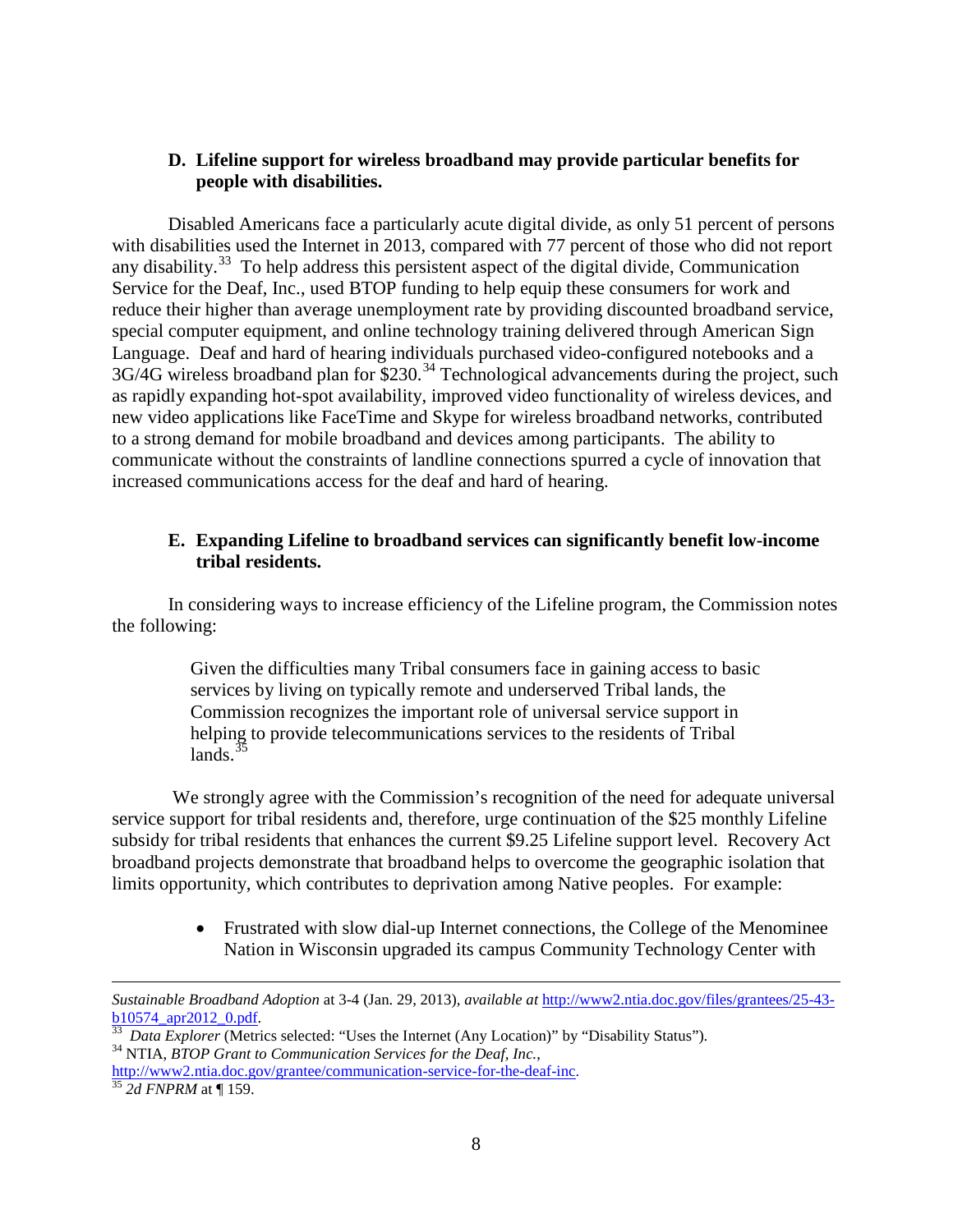broadband service averaging 90 Mbps for the 5,000 residents living on or near the 365-mile reservation located in a poor rural area. There, people with disabilities, seniors, at-risk youth, and the unemployed learn computer skills, participate in skills-building activities ranging from GED assistance to math and reading coaching, and receive career exploration and job placement support. Significantly, the robust broadband connections support video conferencing, which enable military service members to stay connected to their loved ones at home. $36$ 

- The approximately 175,000 members of the Navajo Nation live on 27,000 square miles of tribal lands stretching across the American southwest through Utah, Arizona, and New Mexico. The Navajo Tribal Utility Authority constructed a 15,000-mile wireless network connecting chapter houses, schools, libraries, and hospitals with maximum speeds of 10 Gbps. Such broadband speeds make distance learning, telemedicine, and business development possible on the Navajo Nation. While residents can now subscribe to a new 4G wireless broadband network, they are also anticipating the utility's smart grid metering system, which will include 911 location capabilities to improve public safety on the reservation.[37](#page-11-3)
- The Nez Perce Tribe built 216 miles of wireless infrastructure across its 1,200 square mile reservation in Idaho and connected 17 community anchor institutions. Tribe members now have access to affordable 3 Mbps broadband service for \$20 a month,<sup>[38](#page-11-4)</sup> as well as enhanced access to e-government and learning resources that the previous dial-up and sporadic satellite connections made impossible.<sup>[39](#page-11-5)</sup>

#### <span id="page-11-0"></span>**IV. Lifeline Should Meet Low-Income Consumers' Communication Needs Through an Efficient but Flexible Program that Ensures Access to Competitive and Innovative Broadband Service.**

<span id="page-11-1"></span>The Lifeline program has provided critical support to low-income consumers for voice service, but must expand to meet their communication needs today by including support for broadband to make it more affordable for lower-income Americans.

<span id="page-11-2"></span> <sup>36</sup> *See* NTIA, *BTOP Grant to College of Menominee Nation*, [http://www2.ntia.doc.gov/grantee/college-of-](http://www2.ntia.doc.gov/grantee/college-of-menominee-nation)

<span id="page-11-3"></span> $\frac{37}{37}$ *Narrowing the Digital Divide in the Navajo Nation*, NTIA Blog (Jan. 7, 2014), http://www2.ntia.doc.gov/node/869.

<span id="page-11-4"></span> $\frac{38}{100}$  Nez Perce Systems, Department of Wireless Internet Services,<http://www.nezpercesystems.com/> (last visited Mar. 7, 2016).

<span id="page-11-5"></span><sup>39</sup> *See* NTIA, *BTOP Grant to Nez Perce Tribe: Nez Perce Reservation Broadband Enhancement*, [http://www2.ntia.doc.gov/grantee/nez-perce-tribe.](http://www2.ntia.doc.gov/grantee/nez-perce-tribe)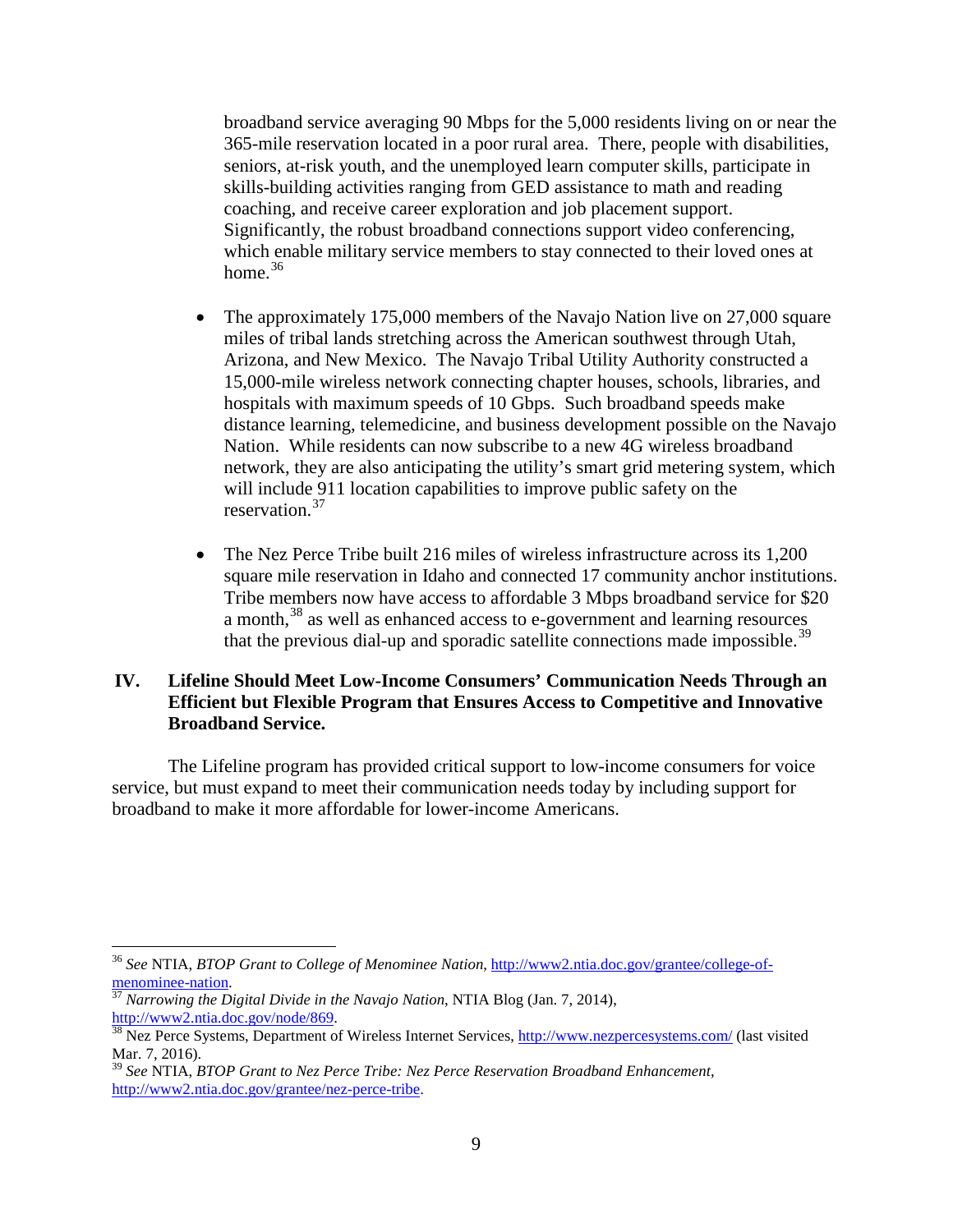#### **A. The Commission should create a process to periodically assess and calibrate the Lifeline subsidy.**

The Administration urges the Commission, in coordination with the Federal-State Joint Board on Universal Service, to undertake a periodic review of the Lifeline program subsidy level to determine its ongoing sufficiency to meet program objectives. Although the current \$9.25 monthly subsidy may be adequate for voice service, it may not be adequate to cover broadband services, <sup>[40](#page-12-0)</sup> or to foster the zero-to-low cost options that will encourage the level of adoption required to bridge the digital divide.<sup>[41](#page-12-1)</sup> Nevertheless, it may be possible for providers to supply broadband services to consumers at the current subsidy level through existing programs, while new business models may also emerge.<sup>[42](#page-12-2)</sup> A periodic review of the subsidy – commencing at an appropriate time following this rulemaking – would allow the Commission to monitor trends in the market and encourage continued innovation and industry response. To discourage incentives for waste, fraud, and abuse, the Commission should also explore robust compliance programs that would accompany a higher subsidy level.

In reviewing the subsidy level, the Commission should remain mindful of the unique difficulties of broadband deployment and adoption on tribal lands and other remote areas. Native Americans continue to face economic hurdles related to historic poverty and unemployment. Many tribes live in remote areas that have yet to attract broadband investment, thus making the service prohibitively expensive without increased support (as BTOP projects illustrate). Others may reside in cities and towns with economic hubs, but still face difficulties obtaining broadband because they are not able to afford such services.<sup>[43](#page-12-3)</sup> Infrastructure build out on tribal lands may also be expensive because of the costs of obtaining rights-of-way and

<span id="page-12-0"></span><sup>40</sup> Numerous commenters noted that the current subsidy level may not be sufficient to increase broadband adoption. *See* Comments of Florida Pub. Serv. Comm'n, WC Docket Nos. 11-42, 09-197, and 10-90, at 4 (filed Aug. 31, 2015), *available at* [http://apps.fcc.gov/ecfs/comment/view?id=60001198729;](http://apps.fcc.gov/ecfs/comment/view?id=60001198729) Comments of Missouri Pub. Serv. Comm'n, WC Docket Nos. 11-42, 09-197, and 10-90, at 3 (filed Aug. 26, 2015), *available at* [http://apps.fcc.gov/ecfs/comment/view?id=60001098704;](http://apps.fcc.gov/ecfs/comment/view?id=60001098704) Comments of Nat'l Hispanic Media Coal., WC Docket Nos. 11-42, 09-197, and 10-90, at ii (filed Sept. 2, 2015), *available at*

[http://apps.fcc.gov/ecfs/comment/view?id=60001199514;](http://apps.fcc.gov/ecfs/comment/view?id=60001199514) Comments of Comptel, WC Docket Nos. 11-42, 09-197, and 10-90, at i (filed Aug. 31, 2015), *available at http://apps.fcc.gov/ecfs/comment/view*?id=60001198786.

<span id="page-12-1"></span><sup>41</sup> Some commenters support a zero cost option, while others encourage a program that allows consumers to access broadband for a minimal fee. NTIA does not express a view at this time on which approach better encourages broadband adoption. *Compare* Comments of CTIA, WC Docket Nos. 11-42, 09-197, and 10-90, at 12 (filed Aug. 31, 2015), *available at* [http://apps.fcc.gov/ecfs/comment/view?id=60001198847;](http://apps.fcc.gov/ecfs/comment/view?id=60001198847) Notice of Ex Parte, Lifeline Connects Coal., WC Docket Nos. 11-42, 09-197, and 10-90, at 5 (filed Oct. 16, 2015), *available at* [http://apps.fcc.gov/ecfs/comment/view?id=60001304177;](http://apps.fcc.gov/ecfs/comment/view?id=60001304177) *with* Comments of California Emerging Tech. Fund, WC Docket Nos. 11-42, 09-197, and 10-90, at 1 (Oct. 22, 2015), *available at*

<span id="page-12-2"></span> $\frac{42}{12}$  The Benton Foundation noted that current programs like Comcast's Internet Essentials may offer low-income consumers much needed Internet service at a price they are able to pay. Comments of Benton Found. and Rural Broadband Policy Group, WC Docket Nos. 11-42, 09-197, and 10-90, at 9 (filed on Aug. 31, 2015), *available at*

<span id="page-12-3"></span> $\frac{43}{13}$  Comments of Cherokee Nation, WC Docket Nos. 11-42, 09-197, and 10-90, at 5 (filed on Oct. 21, 2015), *available at* [http://apps.fcc.gov/ecfs/comment/view?id=60001304594.](http://apps.fcc.gov/ecfs/comment/view?id=60001304594)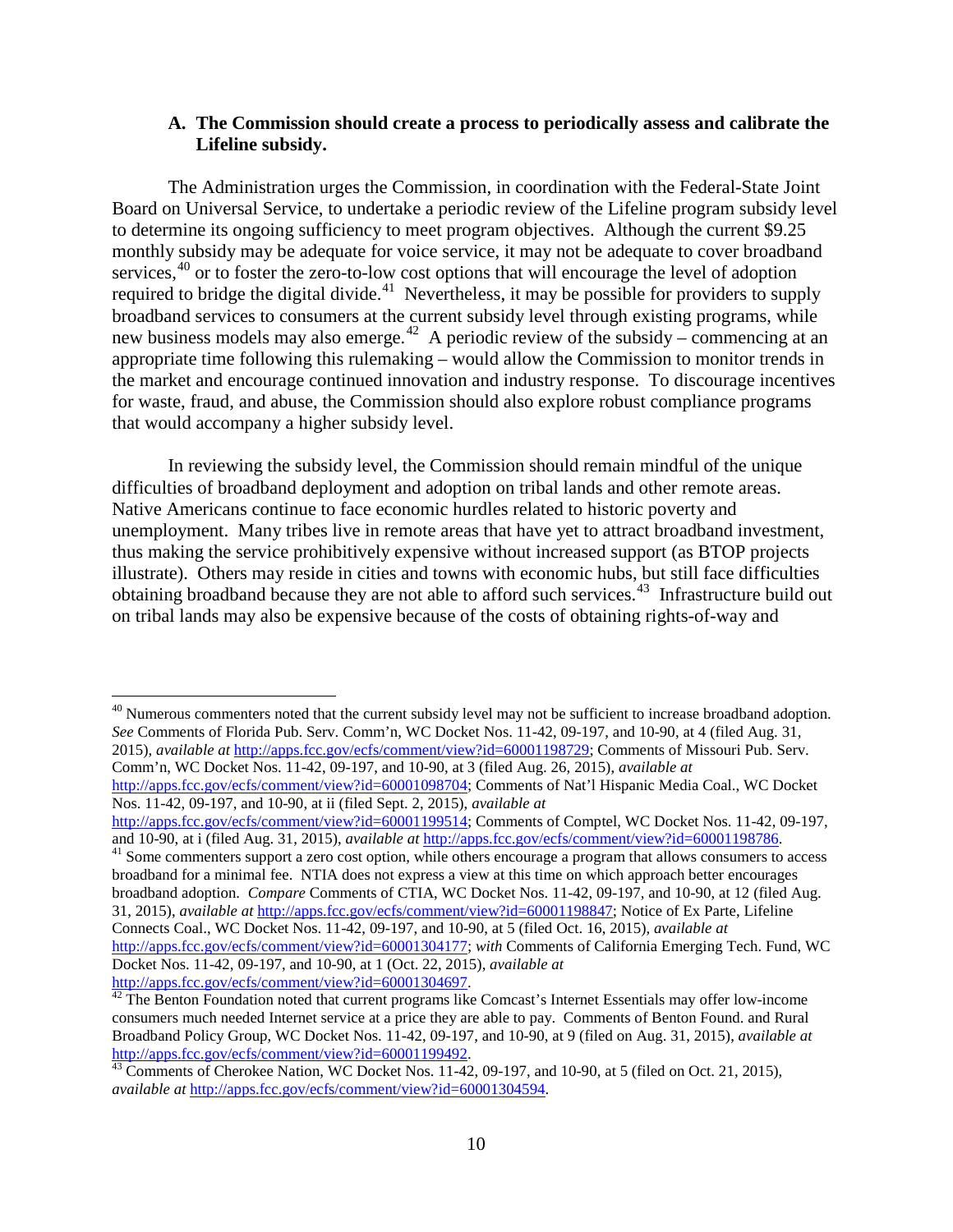cultural preservation permits.<sup>[44](#page-13-1)</sup> We support the Commission's ongoing conversations with Tribal leaders to ensure that the Lifeline program meets the needs of tribal communities.<sup>[45](#page-13-2)</sup>

#### <span id="page-13-0"></span>**B. Lifeline should promote consumer choice.**

Like all consumers, Lifeline customers rely on telecommunication services to support an array of communications needs. The Administration supports a Lifeline program that includes broadband but that maintains support for affordable voice service. At its most basic function, Lifeline-subsidized voice service connects low-income families to emergency services. Although broadband use is expanding, there are still situations where voice may take precedence for low-income consumers, including calling 911 for help. Although the Administration does not take a position on how a voice component is offered, we strongly recommend that subsidized voice service remains available for low-income individuals and communities as the Lifeline

[http://apps.fcc.gov/ecfs/comment/view?id=60001199414;](http://apps.fcc.gov/ecfs/comment/view?id=60001199414)

<span id="page-13-1"></span><sup>&</sup>lt;sup>44</sup> Comments of Gila River Telecomms., Inc., WC Docket Nos. 11-42, 09-197, and 10-90, at 1 (filed on Aug. 31, 2015), *available at* http://apps.fcc.gov/ecfs/comment/view?id=60001199460.

<span id="page-13-2"></span><sup>&</sup>lt;sup>45</sup> Tribal commenters uniformly expressed that the tribal subsidy amount would need to increase to meet the heightened costs of broadband deployment. Tribal commenters also expressed the need for the Commission to continue conversations with the tribes as it modernizes the Lifeline program. *See, e.g.*, Comments of Absentee Shawnee Tribe of Oklahoma, WC Docket Nos. 11-42, 09-197, and 10-90 (filed on Oct. 13, 2015), *available at* [http://apps.fcc.gov/ecfs/comment/view?id=60001303750;](http://apps.fcc.gov/ecfs/comment/view?id=60001303750) Comments of Alatna Village Council, WC Docket Nos. 11-42, 09-197, and 10-90 (filed on Sept. 30, 2015), *available at*

[http://apps.fcc.gov/ecfs/comment/view?id=60001301050;](http://apps.fcc.gov/ecfs/comment/view?id=60001301050) Comments of Cherokee Nation, WC Docket Nos. 11-42, 09-197, and 10-90, at 5 (filed on Oct. 21, 2015), *available at*

[http://apps.fcc.gov/ecfs/comment/view?id=60001304594,](http://apps.fcc.gov/ecfs/comment/view?id=60001304594) Comments of Choctaw Nation of Oklahoma, WC Docket Nos. 11-42, 09-197, and 10-90 (filed on Aug. 31, 2015), *available at*

[http://apps.fcc.gov/ecfs/comment/view?id=60001199256;](http://apps.fcc.gov/ecfs/comment/view?id=60001199256) Reply Comments of Coeur d'Alene Tribe, WC Docket Nos. 11-42, 09-197, and 10-90 (filed on Sept. 30, 2015), *available at*

[http://apps.fcc.gov/ecfs/comment/view?id=60001300884;](http://apps.fcc.gov/ecfs/comment/view?id=60001300884) Gila River Telecomms., Inc. WC Docket Nos. 11-42, 09-197, and 10-90 (filed on Aug. 31, 2015), *available at* [http://apps.fcc.gov/ecfs/comment/view?id=60001199460;](http://apps.fcc.gov/ecfs/comment/view?id=60001199460)

Reply Comments of Keweenaw Bay Indian Cmty., WC Docket Nos. 11-42, 09-197, and 10-90 (filed on Sept. 29, 2015), *available at* [http://apps.fcc.gov/ecfs/comment/view?id=60001300627;](http://apps.fcc.gov/ecfs/comment/view?id=60001300627) Reply Comments of Mescalero Apache Telecom, Inc., WC Docket Nos. 11-42, 09-197, and 10-90 (filed on Sept. 30, 2015), *available at*

[http://apps.fcc.gov/ecfs/comment/view?id=60001300899;](http://apps.fcc.gov/ecfs/comment/view?id=60001300899) Comments of The Nat'l Cong. of Am. Indians, WC Docket Nos. 11-42, 09-197, and 10-90 (filed on Sept. 1, 2015), *available at*

[http://apps.fcc.gov/ecfs/comment/view?id=60001199524;](http://apps.fcc.gov/ecfs/comment/view?id=60001199524) Comments of The Nat'l Tribal Telecomms. Ass'n, WC Docket Nos. 11-42, 09-197, and 10-90 (filed on Aug. 31, 2015), *available at*

[http://apps.fcc.gov/ecfs/comment/view?id=60001199258;](http://apps.fcc.gov/ecfs/comment/view?id=60001199258) Comments of The Navajo Nation Telecomm. Regulatory Comm'n, WC Docket Nos. 11-42, 09-197, and 10-90 (filed on Aug. 28, 2015), *available at*

[http://apps.fcc.gov/ecfs/comment/view?id=60001099223;](http://apps.fcc.gov/ecfs/comment/view?id=60001099223) Comments of The Navajo Tribal Util. Auth., WC Docket Nos. 11-42, 09-197, and 10-90 (filed on Aug. 31, 2015), *available at*

Comments of The Nez Perce Tribe, WC Docket Nos. 11-42, 09-197, and 10-90 (filed on Aug. 31, 2015), *available at* [http://apps.fcc.gov/ecfs/comment/view?id=60001198852;](http://apps.fcc.gov/ecfs/comment/view?id=60001198852) Comments of The Ogala Sioux Tribe Util. Comm'n, WC Docket Nos. 11-42, 09-197, and 10-90 (filed on Aug. 31, 2015), *available at*

[http://apps.fcc.gov/ecfs/comment/view?id=60001198851;](http://apps.fcc.gov/ecfs/comment/view?id=60001198851) Reply Comments of The Ohkay Owingeh Pueblo, WC Docket Nos. 11-42, 09-197, and 10-90 (filed on Sept. 30, 2015), *available at*

[http://apps.fcc.gov/ecfs/comment/view?id=60001300963;](http://apps.fcc.gov/ecfs/comment/view?id=60001300963) Comments of The Red Lake Band of Chippewa Indians, WC Docket Nos. 11-42, 09-197, and 10-90 (filed on Sept. 30, 2015), *available at*

[http://apps.fcc.gov/ecfs/comment/view?id=60001300721;](http://apps.fcc.gov/ecfs/comment/view?id=60001300721) and Susanville Indian Rancheria, WC Docket Nos. 11-42, 09-197, and 10-90 (filed on Oct. 5, 2015), *available at* [http://apps.fcc.gov/ecfs/comment/view?id=60001302115.](http://apps.fcc.gov/ecfs/comment/view?id=60001302115)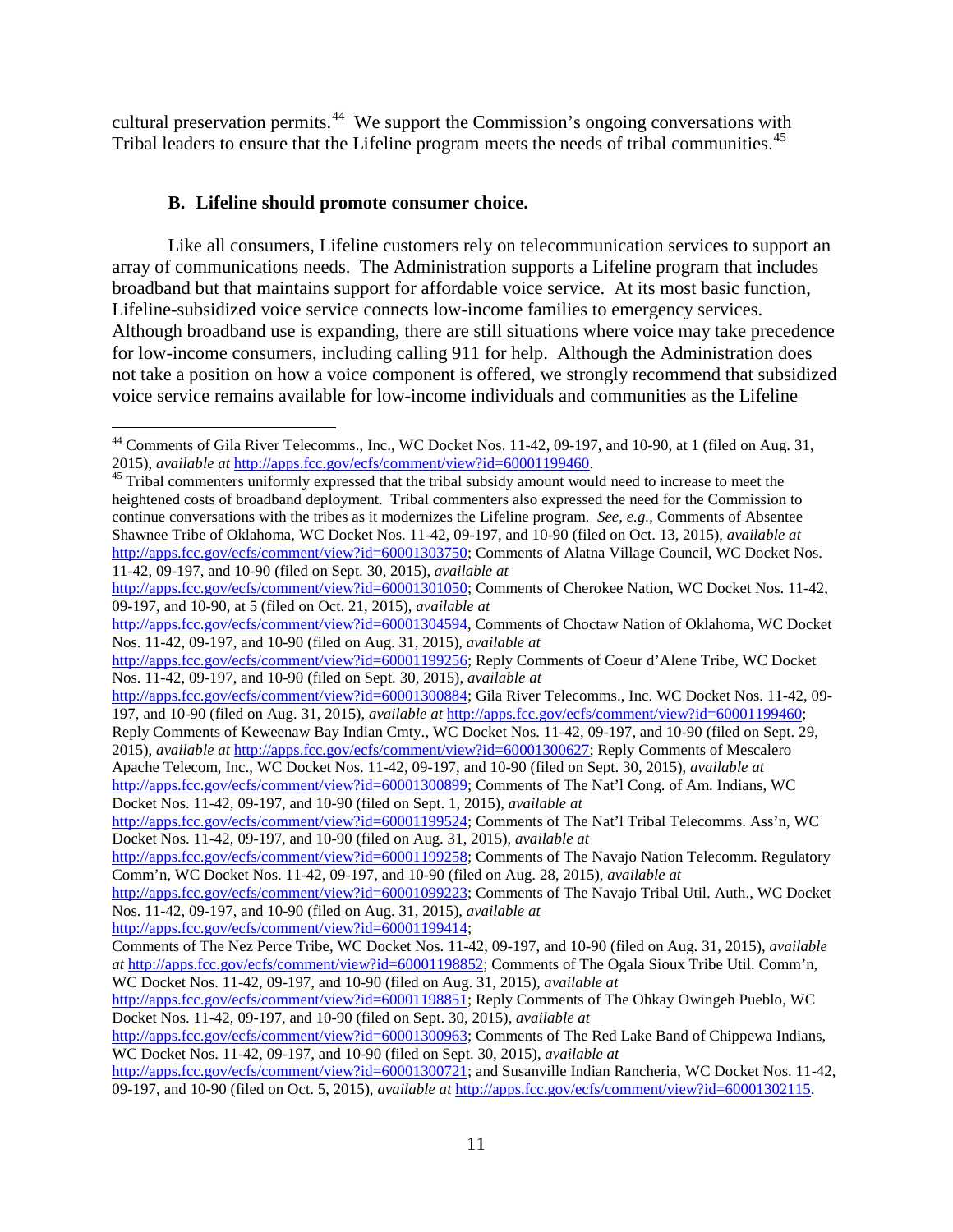program expands to broadband.[46](#page-14-1) Further, although the Lifeline program should expand to support broadband services, the Commission should institute phasing and transition periods to ensure that consumers can maintain essential services while they shift to new offerings.<sup>[47](#page-14-2)</sup> Portions of rural America, including tribal lands, still lack "plain old telephone service" because of the high infrastructure deployment costs in remote areas.<sup>[48](#page-14-3)</sup> Accordingly, we urge the Commission to modernize the Lifeline program for broadband, while maintaining the subsidy for stand-alone voice service during a reasonable, well-publicized transition period.<sup>[49](#page-14-4)</sup>

In this proceeding, the Commission sought comment on "ways to increase competition and innovation in the Lifeline marketplace."<sup>[50](#page-14-5)</sup> We applaud the Commission's efforts to promote competition for Lifeline customers to increase access to broadband for people with limited financial resources. We encourage the Commission to empower Lifeline consumers to apply their benefits toward bundled plans including voice and broadband service, regardless of wired or wireless technology or service speed, except as noted below. Such flexibility offers the combined benefit of attracting a broader array of service providers while also improving user choice.

For Lifeline subscribers who desire a basic service plan, the Commission should continue to permit these offerings, which are important to the Lifeline marketplace. By permitting, but not requiring, Lifeline-only plans, the Commission may create incentives for providers to participate in the program. Additional flexibility may also create consumer benefits. For example, the option to subsidize a wireless "family plan" would provide a single benefit to the household in accordance with the "one per household rule," but would enable multiple family members to benefit from wireless broadband access.

#### <span id="page-14-0"></span>**C. The Commission should further examine costs and benefits before imposing minimum service standards for broadband.**

Understandably, many consumer advocates, some rural carriers, and other commenters argue that the Commission should impose minimum service standards for broadband to ensure

<span id="page-14-1"></span><sup>&</sup>lt;sup>46</sup> Reply Comments of The Alaska Rural Coal., WC Docket Nos. 11-42, 09-197, and 10-90, at 4 (filed on Sept. 30, 2015), *available at* [http://apps.fcc.gov/ecfs/comment/view?id=60001301045.](http://apps.fcc.gov/ecfs/comment/view?id=60001301045)<br><sup>47</sup> As the Commission explores Lifeline support for broadband services, including mobile services, it should also

<span id="page-14-2"></span>evaluate the potential challenges of data plans for low-income consumers, such as unplanned overage charges. NTIA data reveal that, as of 2013, mobile phone use by persons in households with incomes below \$25,000 (31 percent) lagged use in households earning at least \$100,000 per year (62 percent) and lagged use by Americans as a whole (46 percent) by 15 percentage points. *Data Explorer* (Metrics selected: "Uses a Mobile Phone" by "Family Income")*.* The adverse consequences of overage charges could impact a growing number of poor families as more subscribe to mobile data plans. NTIA urges the Commission to consider seriously that low-income consumers may be more likely to incur fees that they cannot afford, which could harm credit ratings or cause other detrimental effects.

<span id="page-14-3"></span><sup>&</sup>lt;sup>48</sup> Comments of The Navajo Nation Telecomms. Regulatory Comm'n at 3.

<span id="page-14-4"></span><sup>&</sup>lt;sup>49</sup> In remote rural areas currently lacking broadband or the prospects for any such near-term investment, we recommend that the Commission permit a voice-only Lifeline subsidy until such time as affordable broadband service becomes available there.

<span id="page-14-5"></span><sup>50</sup> *2d FNPRM* at ¶ 121.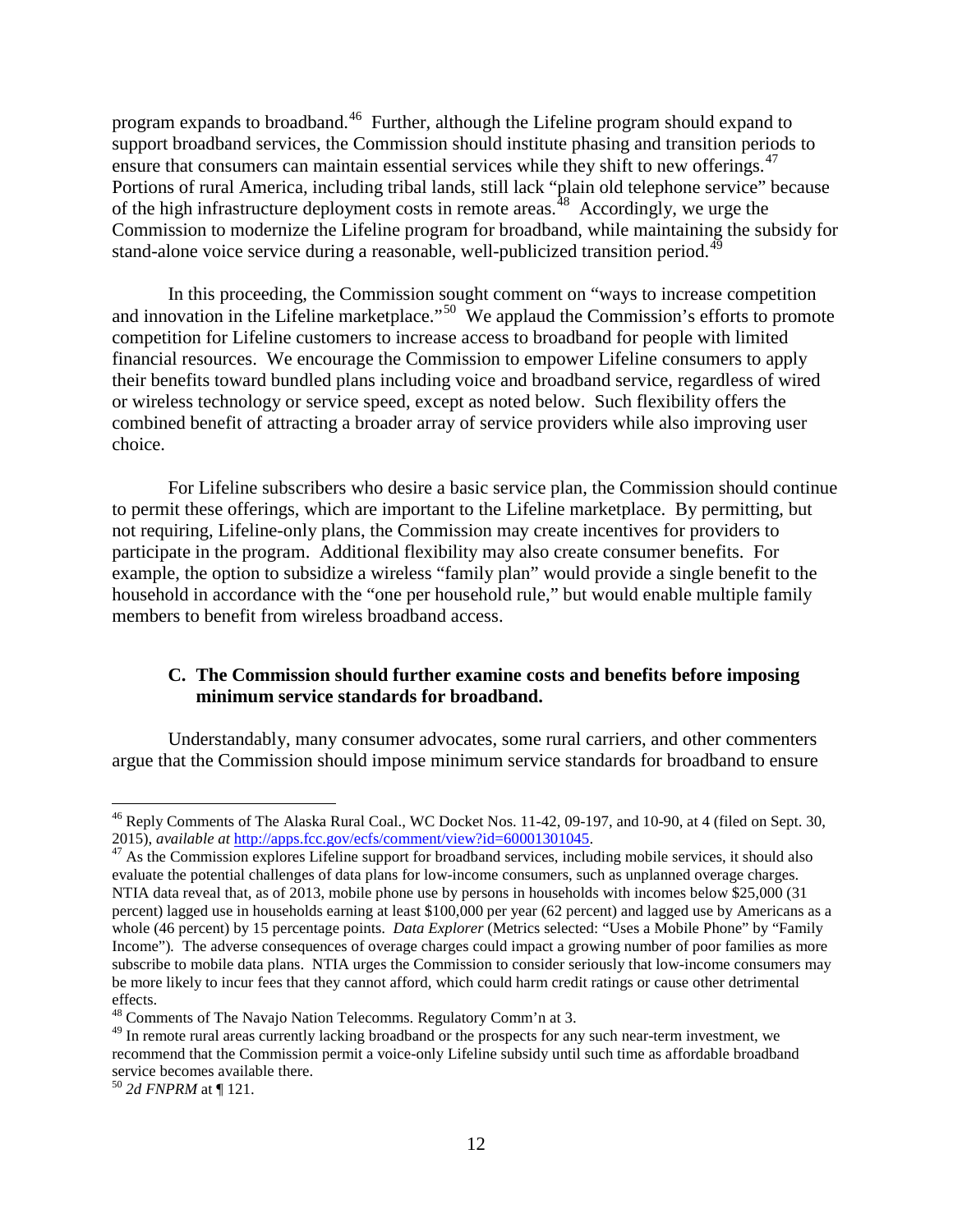that low-income consumers receive adequate broadband service.<sup>[51](#page-15-0)</sup> Although the Administration wants to avoid relegating Lifeline subscribers to inferior service, we have concerns about an outright dismissal of providers' strong objection to such standards. Significantly, these wireline and wireless providers contend that minimum service levels for broadband offerings could deter provider participation, contrary to the Commission's goal of increasing competition for Lifeline subscribers.<sup>52</sup> Perhaps most importantly, Lifeline consumers should have the ability to use their subsidy to purchase the broadband services that meet their needs. Rural and other areas with limited service options may fall further beyond the digital divide if providers are unwilling or unable to meet the Commission's minimum service levels. Therefore, the Commission should approach minimum broadband service standards with caution.

Because broadband and voice services are quite different in terms of their availability and maturity, a different approach to voice may be warranted. Minimum service levels for Lifeline voice plans would be appropriate and consistent with the Commission's belief that minimum standards "will extract the maximum value for the program, benefitting both the recipients as

Nos. 11-42, 09-197, and 10-90 (filed Aug. 26, 2015), *available at*

[http://apps.fcc.gov/ecfs/comment/view?id=60001380481;](http://apps.fcc.gov/ecfs/comment/view?id=60001380481) Comments of the Benton Found. and Rural Broadband Policy Group, WC Docket No. 11-42, at 16-31 (filed Aug. 31, 2015) *available at*

<span id="page-15-0"></span> <sup>51</sup> *See, e.g.*, Comments of Nat'l Ass'n of State Util. Consumer Advocates (NASUCA), WC Docket Nos. 11-42, 09- 197, and 10-90 (filed Aug. 31, 2015), *available at* [http://apps.fcc.gov/ecfs/comment/view?id=60001199283;](http://apps.fcc.gov/ecfs/comment/view?id=60001199283) Comments of Multicultural Media and Telecomms. Council et al. (MMTC), WC Docket Nos. 11-42, 09-197, and 10-90 (filed Aug. 31, 2015), *available at* [http://apps.fcc.gov/ecfs/comment/view?id=60001199520;](http://apps.fcc.gov/ecfs/comment/view?id=60001199520) Comments of The Greenlining Inst. et al., WC Docket Nos. 11-42, 09-197, and 10-90 (filed Aug. 31, 2015), *available at* [http://apps.fcc.gov/ecfs/comment/view?id=60001199464;](http://apps.fcc.gov/ecfs/comment/view?id=60001199464) Comments of The Nat'l Housing Conference, WC Docket

[http://apps.fcc.gov/ecfs/comment/view?id=60001098710;](http://apps.fcc.gov/ecfs/comment/view?id=60001098710) Notice of Ex Parte, Public Knowledge et al., WC Docket Nos. 11-42, 09-197, and 10-90 (filed Jan. 20, 2016), *available at*

[http://apps.fcc.gov/ecfs/comment/view?id=60001198918;](http://apps.fcc.gov/ecfs/comment/view?id=60001198918) Comments of Members of the Rural Broadband Policy Group, WC Docket No. 11-42, at 16-18 (filed Aug. 31, 2015) *available at* 

[http://apps.fcc.gov/ecfs/comment/view?id=60001198937;](http://apps.fcc.gov/ecfs/comment/view?id=60001198937) Missouri Pub. Serv. Comm'n, WC Docket Nos. 11-42, 09-197, and 10-90 (filed Aug. 26, 2015), *available at* [http://apps.fcc.gov/ecfs/comment/view?id=60001098704;](http://apps.fcc.gov/ecfs/comment/view?id=60001098704) Reply Comments of The Commc'ns Workers of Am. and Am. Fed'n of Labor-Cong. of. Indus. Orgs., WC Docket Nos. 11-42, 09-197, and 10-90 (filed Sept. 30, 2015), *available at*

[http://apps.fcc.gov/ecfs/comment/view?id=60001300725;](http://apps.fcc.gov/ecfs/comment/view?id=60001300725) and Comments of the Free State Found., WC Docket Nos. 11-42, 09-197, and 10-90 (filed Aug. 31, 2015), *available at*

<span id="page-15-1"></span>[http://apps.fcc.gov/ecfs/comment/view?id=60001199162. 52](http://apps.fcc.gov/ecfs/comment/view?id=60001199162) *See, e.g.*, Notice of Ex Parte, NTCA, WTA, ITTA, and USTA, WC Docket No. 10-90 (filed Jul. 13, 2015), *available at* [http://apps.fcc.gov/ecfs/comment/view?id=60001092870;](http://apps.fcc.gov/ecfs/comment/view?id=60001092870) Comments of CTIA, WC Docket Nos. 11-42, 09-197, and 10-90 (filed Aug. 31, 2015), *available at* [http://apps.fcc.gov/ecfs/comment/view?id=60001199411;](http://apps.fcc.gov/ecfs/comment/view?id=60001199411) Am. Cable Ass'n., WC Docket Nos. 11-42, 09-197, and 10-90 (filed Aug. 31, 2015), *available at* [http://apps.fcc.gov/ecfs/comment/view?id=60001199478;](http://apps.fcc.gov/ecfs/comment/view?id=60001199478) Comments of Comcast Corp., WC Docket Nos. 11-42, 09-197, and 10-90 (filed Aug. 31, 2015), *available at* [http://apps.fcc.gov/ecfs/comment/view?id=60001199430;](http://apps.fcc.gov/ecfs/comment/view?id=60001199430)

Comments of AT&T Servs., Inc., WC Docket Nos. 11-42, 09-197, and 10-90 (filed Sept. 9, 2015),

[http://apps.fcc.gov/ecfs/comment/view?id=60001299468;](http://apps.fcc.gov/ecfs/comment/view?id=60001299468) Comments of Frontier Commcn's., WC Docket Nos. 11- 42, 09-197, and 10-90 (filed Aug. 31, 2015), *available at* [http://apps.fcc.gov/ecfs/comment/view?id=60001199428;](http://apps.fcc.gov/ecfs/comment/view?id=60001199428) Comments of Sprint Corp., WC Docket Nos. 11-42, 09-197, and 10-90 (filed Aug. 31, 2015), *available at* 

[http://apps.fcc.gov/ecfs/comment/view?id=60001199223;](http://apps.fcc.gov/ecfs/comment/view?id=60001199223) Comments of The Navajo Nation Telecomm. Regulatory Comm'n, WC Docket Nos. 11-42, 09-197, and 10-90 (filed on Aug. 28, 2015), *available at*

[http://apps.fcc.gov/ecfs/comment/view?id=60001099223;](http://apps.fcc.gov/ecfs/comment/view?id=60001099223) Comments of Comptel, WC Docket Nos. 11-42, 09-197, and 10-90, at i (filed Aug. 31, 2015), *available at* <http://apps.fcc.gov/ecfs/comment/view?id=60001198786>*.*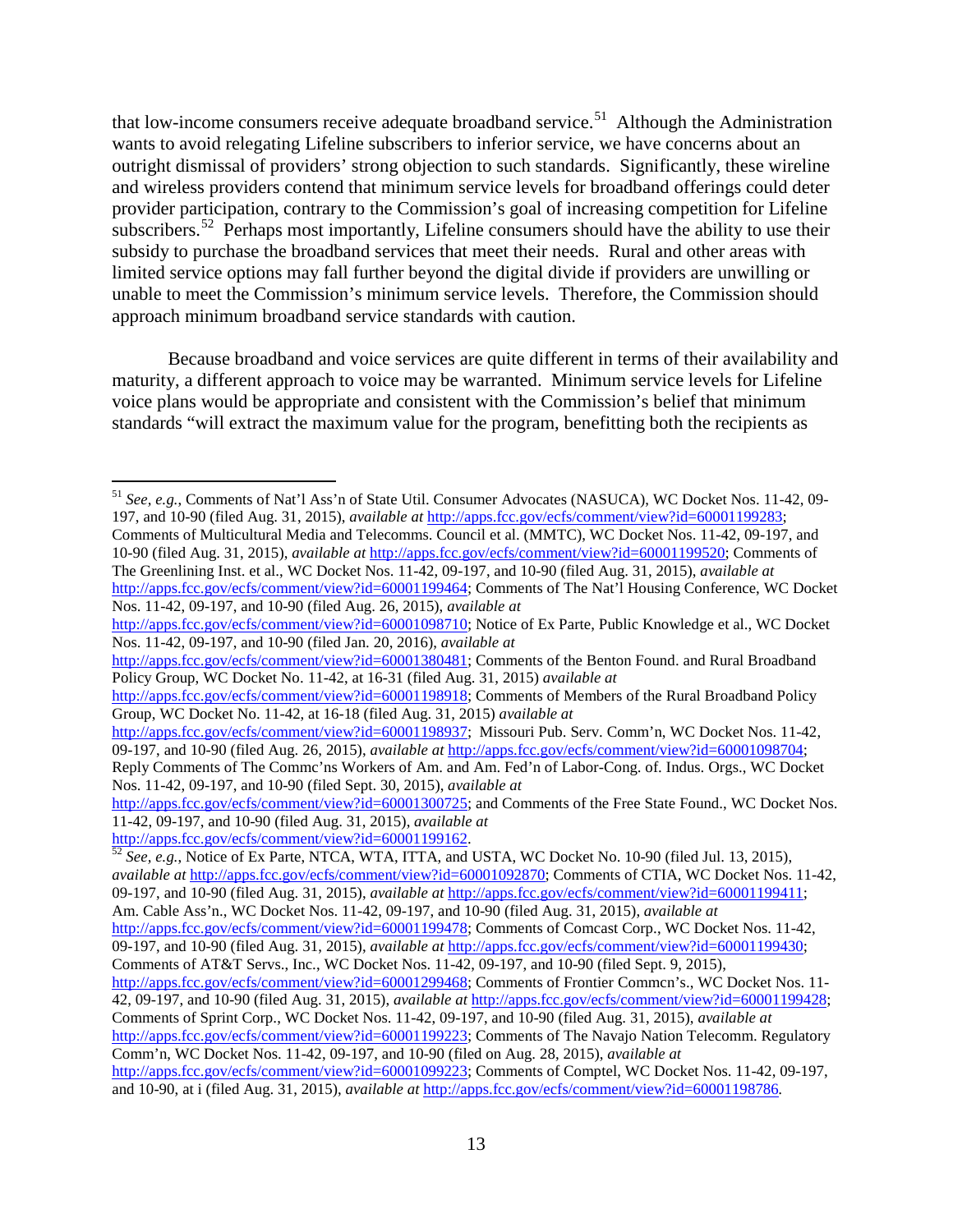well as the ratepayers who contribute to the USF."<sup>[53](#page-16-2)</sup> Such service levels would ensure that Lifeline subscribers receive satisfactory voice service as Lifeline begins supporting broadband and eliminate incentives for providers to sell Lifeline customers minimal services with lower value than the Lifeline payment itself. $54$ 

#### **D. Lifeline benefits should be available to subscribers for as long as they qualify.**

<span id="page-16-0"></span>Since 1985, Lifeline has played an important role in improving the lives of low-income Americans across the country.<sup>[55](#page-16-4)</sup> The subsidy, among other things, has allowed qualifying consumers to respond to employment opportunities, connect with healthcare providers, maintain social and family connections, and receive critical emergency assistance. As the Commission stated in the FNPRM, "[t]he purpose of the Lifeline program is to provide a hand up, not a hand out to those low-income consumers who truly need assistance connecting to and remaining connected to telecommunications and information services."[56](#page-16-5)

To that end, the Commission should not restrict eligibility for the subsidy by duration or number of disbursements received over time. It should instead allow low-income consumers to receive the benefit for as long as they qualify. If the Commission finds that an overall budget is required to control costs, it should establish appropriate targets to ensure that all qualified subscribers that seek the benefit can receive it.

The Commission has attributed some of the past growth in Lifeline disbursements to duplicate enrollments and subsidies to ineligible consumers and has already taken important steps to enhance the integrity of the program.<sup>[57](#page-16-6)</sup> While we acknowledge that Lifeline program costs may increase initially as more low-income consumers enroll to receive subsidized broadband service, it is important to emphasize that the Commission's current proposal to create a third-party verifier will also contribute to improving the integrity of the program. These and future program improvements will help to mitigate fraud and abuse in the program.

#### **E. Lifeline benefits should be portable and easy to use.**

<span id="page-16-1"></span>The Commission invited comment on the processes for a verifier or other federal agency "to transfer Lifeline benefits directly to consumers via a portable benefit."[58](#page-16-7) We support this concept as a way of facilitating Lifeline consumers' ability to obtain the telecommunications services they want and need, while helping to reduce waste, fraud, and abuse in the program.

During implementation of the DTV Converter Box Coupon Program, NTIA found that enabling consumers to use their coupons to subsidize the purchase of a converter box helped to

<span id="page-16-4"></span>

<span id="page-16-3"></span><span id="page-16-2"></span><sup>53</sup> *2d FNPRM* at ¶ 34.<br>
54 *Id.*<br>
55 *Lifeline NPRM* at ¶ 14.<br>
56 *2d FNPRM* at ¶ 1.<br>
57 *Id.* at ¶ 55.<br>
58 *Id.* at ¶ 104.

<span id="page-16-5"></span>

<span id="page-16-7"></span><span id="page-16-6"></span>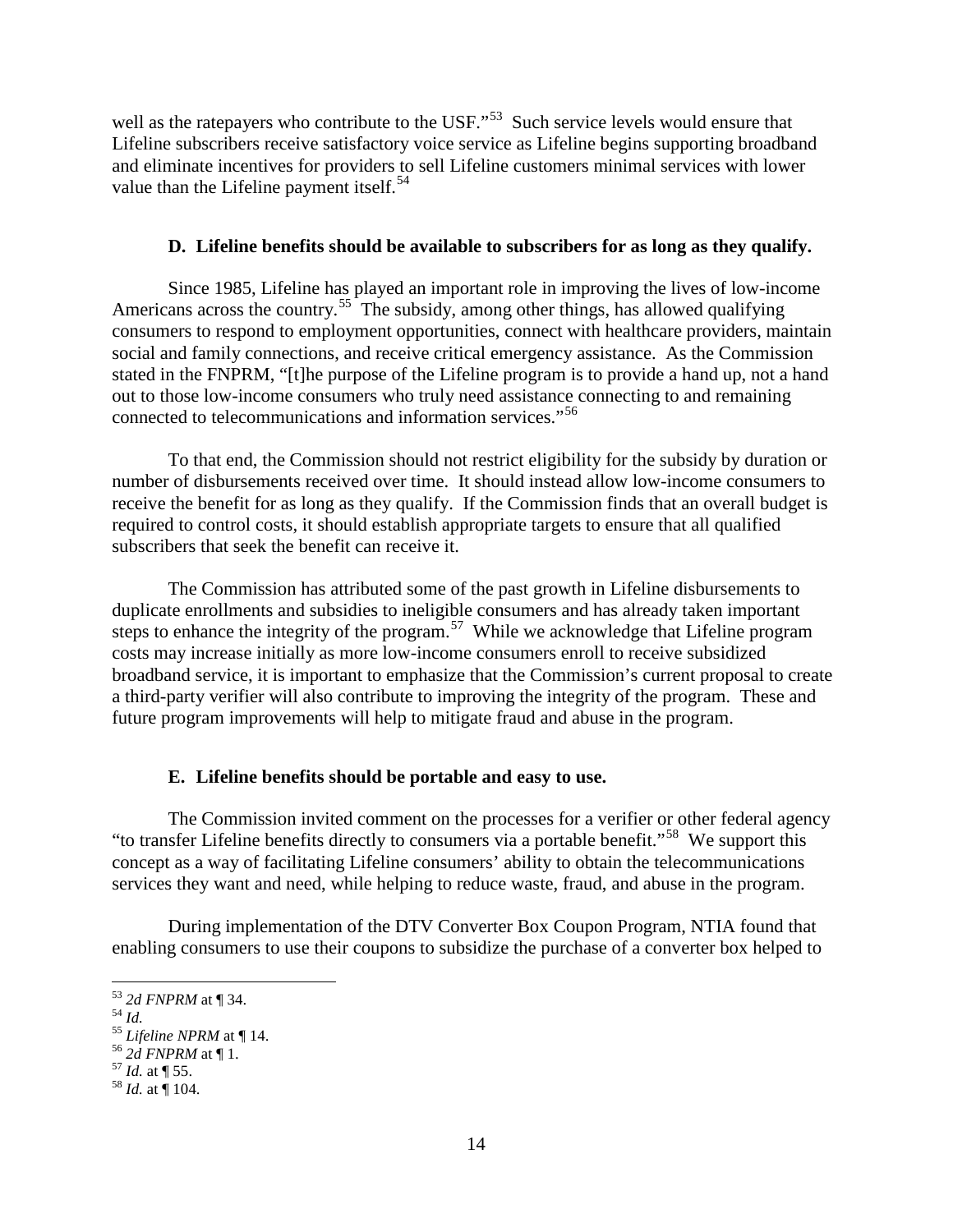encourage manufacturers' participation in the program. At the same time, the portable plastic cards with unique identifiers were easy for consumers to use and were compatible with merchandisers' existing payment systems.<sup>[59](#page-17-1)</sup> Although the Administration takes no position on a particular approach to distribute benefits, we urge the Commission to create a system that enables subscribers to switch carriers with ease. Such an approach may incent providers to offer innovative services to retain Lifeline customers.

#### <span id="page-17-0"></span>**V. A National Third-Party Verifier Will Minimize Waste, Fraud, and Abuse and Eliminate Providers' Incentive to Accept Non-Qualifying Lifeline Enrollees.**

The Administration agrees that establishing a national third-party to verify Lifeline eligibility would help minimize waste, fraud, and abuse by eliminating providers' incentive to accept non-qualifying Lifeline enrollees.<sup>[60](#page-17-2)</sup> Accordingly, we recommend that the Commission establish a centralized, third-party national verifier. While this proposal may add some bureaucratic challenges for consumers, we contend that a properly crafted national verifier could streamline the verification process. By working closely with various programs, databases, and stakeholders to coordinate Lifeline enrollment with other federal and state programs and databases, a third-party national verifier can help to ease the logistical complexity arising from managing these systems. The benefits to consumers from both better outreach and reduced administrative burdens outweigh the proposal's disadvantages.

The Commission should allow states and tribes with robust verification programs to continue them to support their non-federal Lifeline programs, but require them to share information from their state and tribal verification databases with a national third-party verifier. Information exchanges between the national verifier and state and tribal verification databases could facilitate administration of the federal Lifeline program by providing complete data for Lifeline program evaluation at the state, tribal, and federal levels. At the same time, a national verifier could encourage eligible telecommunications carriers (ETCs) designated by state regulators or the Commission to participate in the Lifeline program by establishing nationwide requirements that minimize the impact of state or tribal-specific rules. This could also facilitate local experimentation resulting in national program enhancements.<sup>61</sup> If the Commission allows states and tribes this option, it must do more than standardize the application form; it should impose minimum standards for accountability, data security, and privacy.

One of the primary benefits of the national verifier is the privacy protections derived from minimizing the number of entities handling sensitive consumer data. Allowing Lifeline applicants to seek benefits directly from the verifier increases consumer convenience and lessens

<span id="page-17-1"></span> <sup>59</sup> *See* NTIA, *Outside the Box: The Digital TV Converter Box Coupon Program* (Dec. 2009), *available at*

<span id="page-17-3"></span><span id="page-17-2"></span> $\frac{60}{3}$  2d FNPRM at ¶ 63. 60 <sup>61</sup> *See* Comments of The Nez Perce Tribe, WC Docket Nos. 11-42, 09-197, and 10-90 (filed on Aug. 31, 2015), *available at* [http://apps.fcc.gov/ecfs/comment/view?id=60001198852;](http://apps.fcc.gov/ecfs/comment/view?id=60001198852) Comments of the New York Pub. Serv. Comm'n (NYPSC), WC Docket Nos. 11-42, 09-197, and 10-90 (filed Aug. 31, 2015), *available at*  [http://apps.fcc.gov/ecfs/comment/view?id=60001198699;](http://apps.fcc.gov/ecfs/comment/view?id=60001198699) Comments of ITTA et al., WC Docket No. 10-90 (filed Oct. 2, 2015), *available at* [http://apps.fcc.gov/ecfs/comment/view?id=60001301214.](http://apps.fcc.gov/ecfs/comment/view?id=60001301214)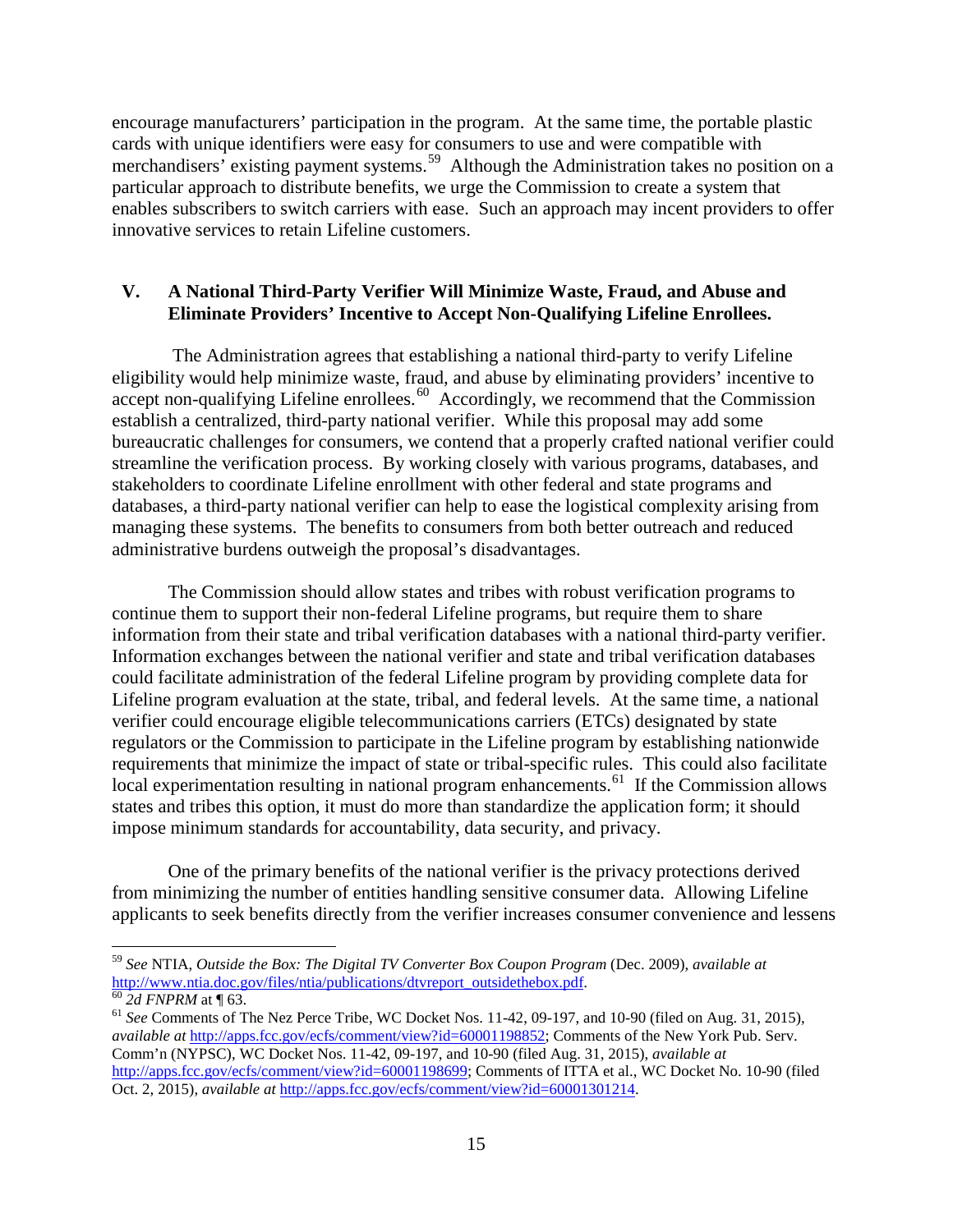administrative burdens on providers. For this reason, the Commission should limit the role of providers as much as possible. The Administration also recommends that the Commission respond to concerns of tribal authorities about the potential harm to rural consumers if they are unable to complete the Lifeline application process in a single transaction through the local  $ETC<sup>62</sup>$  $ETC<sup>62</sup>$  $ETC<sup>62</sup>$  Therefore, the Commission should permit limited exemptions that allow providers to collect eligibility documentation and coordinate with the national verifier, but the default process should require direct application between the verifier, authorized low-income assistance program representatives, and the consumer. Finally, to mitigate any possible disincentives to provider participation, the Lifeline program, rather than carrier contributions, should fund the national verifier.

#### <span id="page-18-0"></span>**A. Coordinated enrollment and outreach could minimize waste, fraud, and abuse, as well as increase the efficiency and effectiveness of Lifeline and other complementary low-income assistance programs.**

The Commission seeks comment on a proposed change to Lifeline that would make it possible for that program to coordinate "with federal agencies and their state counterparts to educate consumers about, or simultaneously allow consumers to enroll themselves in, the Lifeline program."<sup>[63](#page-18-2)</sup> The Commission believes that there will be more efficiency in this arrangement and consequently cost savings to both consumers and the program itself since many consumers already qualify for Lifeline through enrollment in other federal low-income programs. Accordingly, informing consumers about Lifeline when they enroll in another state-administered program maximizes both state and federal resources.<sup>[64](#page-18-3)</sup>

The Commission has not clearly defined what it means by coordinated enrollment. As an initial matter, however, the Commission should not limit itself only to coordinating enrollment with state-administered federal programs. It should also try synchronizing with such programs efforts to *recertify* consumers and *de-enroll* them to help minimize waste, fraud, and abuse in the program. Many states administering federal programs maintain accurate eligibility databases and update them monthly.

The Commission proposes in its Second Further Notice of Proposed Rulemaking to coordinate enrollment through SNAP.<sup>[65](#page-18-4)</sup> We support the Commission's efforts to encourage

<span id="page-18-1"></span> <sup>62</sup> *See* Comments of The Nez Perce Tribe, WC Docket Nos. 11-42, 09-197, and 10-90 (filed on Aug. 31, 2015), *available at* [http://apps.fcc.gov/ecfs/comment/view?id=60001198852;](http://apps.fcc.gov/ecfs/comment/view?id=60001198852) Comments of The Navajo Nation Telecomm. Regulatory Comm'n, WC Docket Nos. 11-42, 09-197, and 10-90 (filed on Aug. 28, 2015), *available at* [http://apps.fcc.gov/ecfs/comment/view?id=60001099223;](http://apps.fcc.gov/ecfs/comment/view?id=60001099223) Comments of The Navajo Tribal Util. Auth., WC Docket Nos. 11-42, 09-197, and 10-90 (filed on Aug. 31, 2015), *available at*

<span id="page-18-3"></span><span id="page-18-2"></span><sup>&</sup>lt;sup>63</sup> See 2d FNPRM at ¶ 92. **63** See 2d FNPRM at ¶ 92. **64** Those program, Supplemental Security Income, 64 Those programs are Medicaid, Supplemental Nutrition Assistance Program, Supplemental Security Income, Federal Public Housing Assistance, Low-income Home Energy Assistance Program, Temporary Assistance to Needy Families, and National School Lunch Program. If an individual is a member of a federally recognized tribe, additional qualifying programs include Bureau of Indian Affairs Assistance, Tribally-Administered Temporary Assistance for Needy Families, and Food Distribution Program on Indian Reservations.

<span id="page-18-4"></span><sup>65</sup> *See 2d FNPRM* at *¶¶* 1, 95.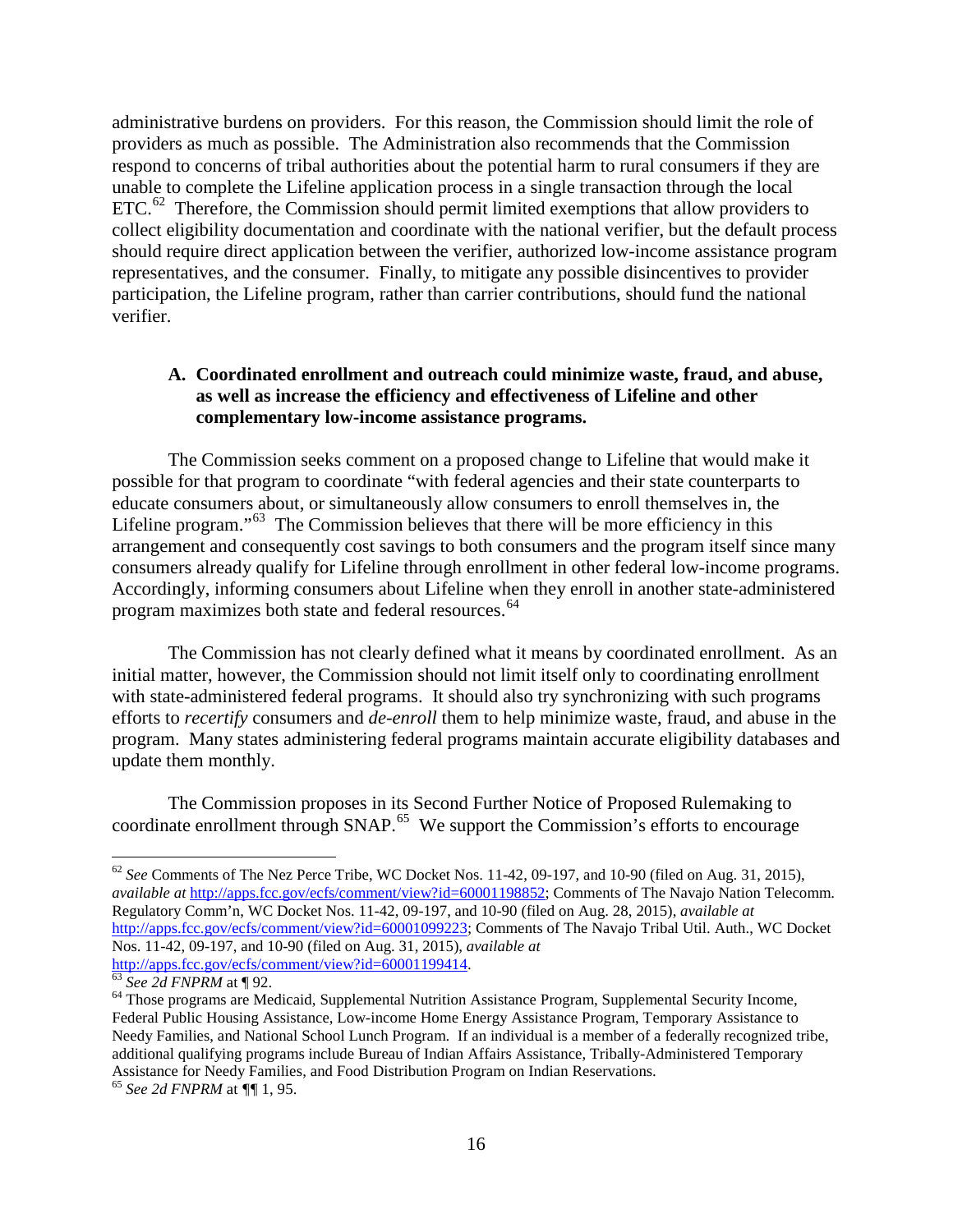increased coordination of benefits. In light of constraints on existing programs, state administrators must undertake increased coordination on a voluntary basis, ensuring compliance with applicable regulations and guidelines.<sup>[66](#page-19-1)</sup> Each state serves unique populations and the state administrator is in the best position to serve its residents. Nevertheless, the Commission should encourage state administrators, to the extent possible, to coordinate enrollment with Lifeline. Small changes in state programs may yield huge benefits for low-income residents of that state. Educating a consumer about Lifeline eligibility when they apply for or receive SNAP benefits, for example, may go far in improving the lives of low-income individuals in that state.

To assist some states in providing coordinated enrollment, the Commission should consider expanding the National Lifeline Accountability Database (NLAD) to assume additional responsibilities as part of a third-party national verification process. In the past, ETCs verified whether an individual qualified for Lifeline, but under this proposal the NLAD would assume this function. Removing ETCs from this role could decrease the likelihood of fraud and increase efficiency in the Lifeline program. Once again, the Commission should ensure that states and tribes share information with the national verification system. Wisconsin, for example, already has a successful and fully integrated system that allows its residents to enroll in all stateadministered programs at one time. But an expanded NLAD should be a part of how the Commission implements coordinated enrollment between federal programs and Lifeline at the state level.

# <span id="page-19-0"></span>**B. The Commission must require any Lifeline eligibility verifier to protect consumer privacy.**

The Commission must require that any Lifeline eligibility verifier protect consumer privacy. Recognizing that a verifying entity is reviewing income and other sensitive federal benefit information to determine Lifeline program eligibility, it must protect consumer privacy by complying with the principles articulated in the Administration's Consumer Privacy Bill of Rights.<sup>67</sup> Any verifying entity must adopt and adhere to strong record management and data protection practices, such as those set forth in the NIST cybersecurity framework.<sup>[68](#page-19-3)</sup> and should develop and regularly evaluate a rigorous information security program. In addition, a verifier should provide Lifeline consumers with a clear privacy policy, and should notify consumers of any data breach affecting their sensitive information, at a minimum using the procedures laid out in the Administration's National Data Breach Notification Standard (as well as in accordance with state law).  $69$ 

<span id="page-19-1"></span><sup>&</sup>lt;sup>66</sup> For example, as the Commission is aware, there are limitations on using information about SNAP recipients for purposes unrelated to that program. (Letter from Julie A. Veach, Chief, Wireline Competition Bureau, Federal Communications Commission, to Audrey Rowe, Administrator, Food and Nutrition Service, United States Department of Agriculture (June 13, 2014) (on file with the Department of Agriculture, Food and Nutrition

<span id="page-19-2"></span><sup>&</sup>lt;sup>67</sup> *See* The White House, Consumer Privacy Bill of Rights (Feb. 2012), *available at* https://www.whitehouse.gov/sites/default/files/privacy-final.pdf.

<span id="page-19-4"></span><span id="page-19-3"></span> $\frac{68}{68}$  See NIST, Cybersecurity Framework (July 1, 2015), *available at* [http://www.nist.gov/cyberframework/.](http://www.nist.gov/cyberframework/)<br><sup>69</sup> See The White House, The Personal Data Notification & Protection Act (Jan. 2015), *available at* [https://www.whitehouse.gov/sites/default/files/omb/legislative/letters/updated-data-breach-notification.pdf.](https://www.whitehouse.gov/sites/default/files/omb/legislative/letters/updated-data-breach-notification.pdf)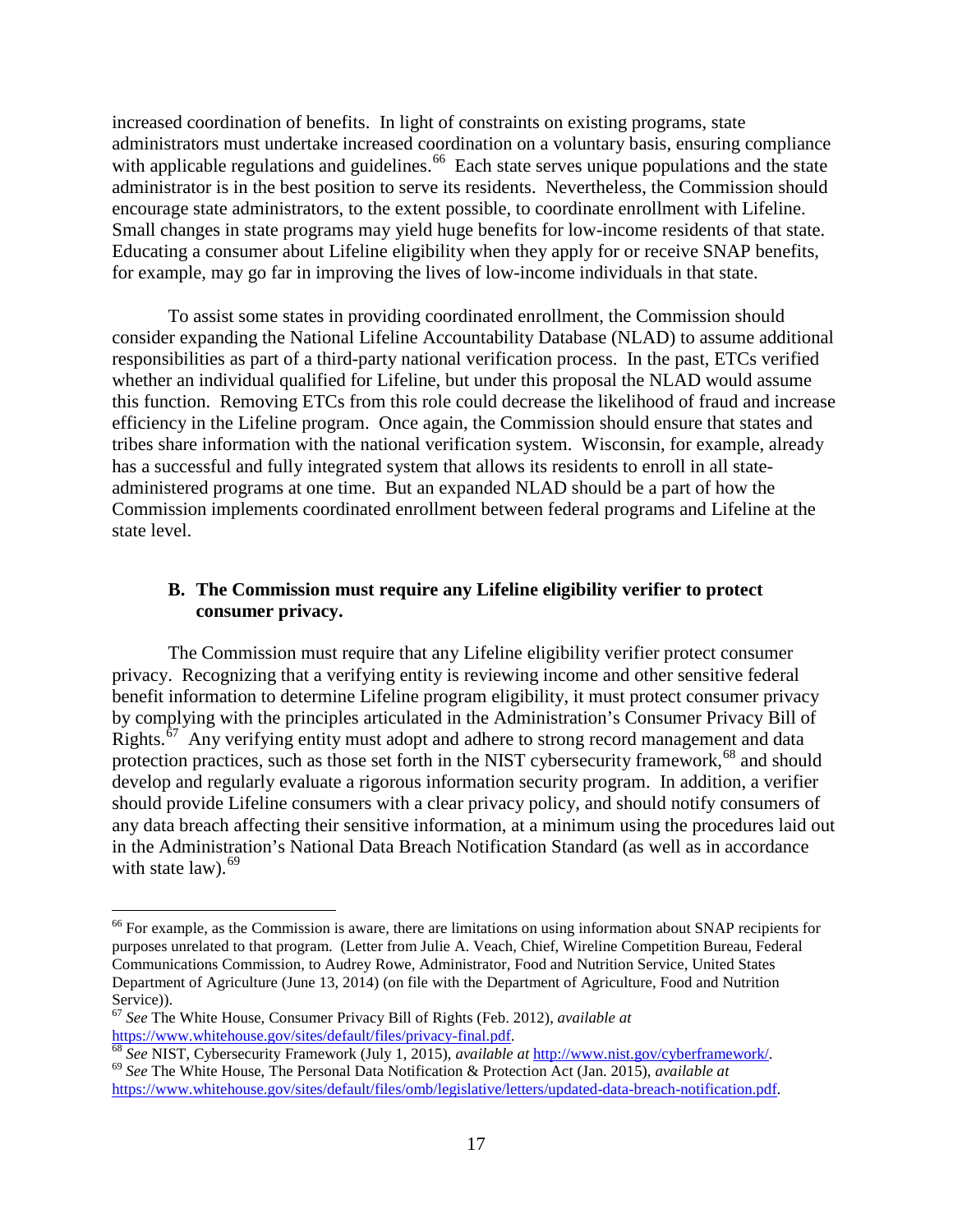# <span id="page-20-0"></span>**VI. The Commission Should Collaborate with Community Organizations to Promote the Lifeline Program's Relevance and to Provide Digital Literacy Training that Will Increase the Success of the Program.**

NTIA data and experience demonstrate that many consumers do not subscribe to broadband because they do not know how to use it or do not see the value in it. Any program designed to increase broadband adoption should take into account the need to provide tailored digital literacy training to non-adopters.<sup>[70](#page-20-2)</sup> To help non-broadband users determine whether to prioritize the cost of such service above other necessities, BTOP Sustainable Broadband Adoption and Public Computer Center projects empowered low-income and unemployed consumers (and others) through digital literacy, computer skills, and workforce development training. Collectively, these projects produced approximately 670,000 new broadband subscribers and demonstrated that successful digital literacy training must be carefully tailored to the specific needs of the community and individual and delivered by those the trainees know and trust. $71$ 

Much more work lies ahead to encourage the millions of low-income consumers eligible for Lifeline support to enroll in the program. Therefore, the Administration recommends that, as resources permit, the Commission collaborate with trusted community organizations and states to promote the Lifeline program to make broadband more affordable for low-income consumers. Such public-private partnerships have proven their effectiveness in undertaking this important task.

NTIA's experience administering BTOP and the DTV Converter Box Coupon Program – both of which targeted low-income families, seniors, people with disabilities, racial and ethnic minorities, non-English speakers, and other vulnerable populations – demonstrates the value of relying on trusted third-party intermediaries to engage intended beneficiaries successfully. As the Commission's Lifeline pilot projects showed, consumers enrolled in the pilots were reluctant to participate in such optional training that the ETCs offered.<sup>[72](#page-20-4)</sup> Community organizations are better suited to provide such training.

# <span id="page-20-1"></span>**VII. Conclusion.**

The Administration commends the Commission for undertaking this important effort to modernize the Lifeline program by extending it to broadband for low-income consumers. We

<span id="page-20-2"></span> <sup>70</sup> *See* NTIA, Exploring the Digital Nation: Embracing the Mobile Internet at 31 (Oct. 16, 2014), *available at*  http://www.ntia.doc.gov/files/ntia/publications/exploring the digital nation embracing the mobile internet 1016 [2014.pdf.](http://www.ntia.doc.gov/files/ntia/publications/exploring_the_digital_nation_embracing_the_mobile_internet_10162014.pdf) <sup>71</sup> *See* NTIA Adoption Toolkit (May 2013), *available at*

<span id="page-20-3"></span>

<span id="page-20-4"></span><sup>&</sup>lt;sup>72</sup> See generally FCC Wireline Bureau Staff Report, *Low Income Broadband Pilot Program*, WC Docket No. 11-42 (May 22, 2015), *available at* [https://apps.fcc.gov/edocs\\_public/attachmatch/DA-15-624A1.pdf.](https://apps.fcc.gov/edocs_public/attachmatch/DA-15-624A1.pdf)